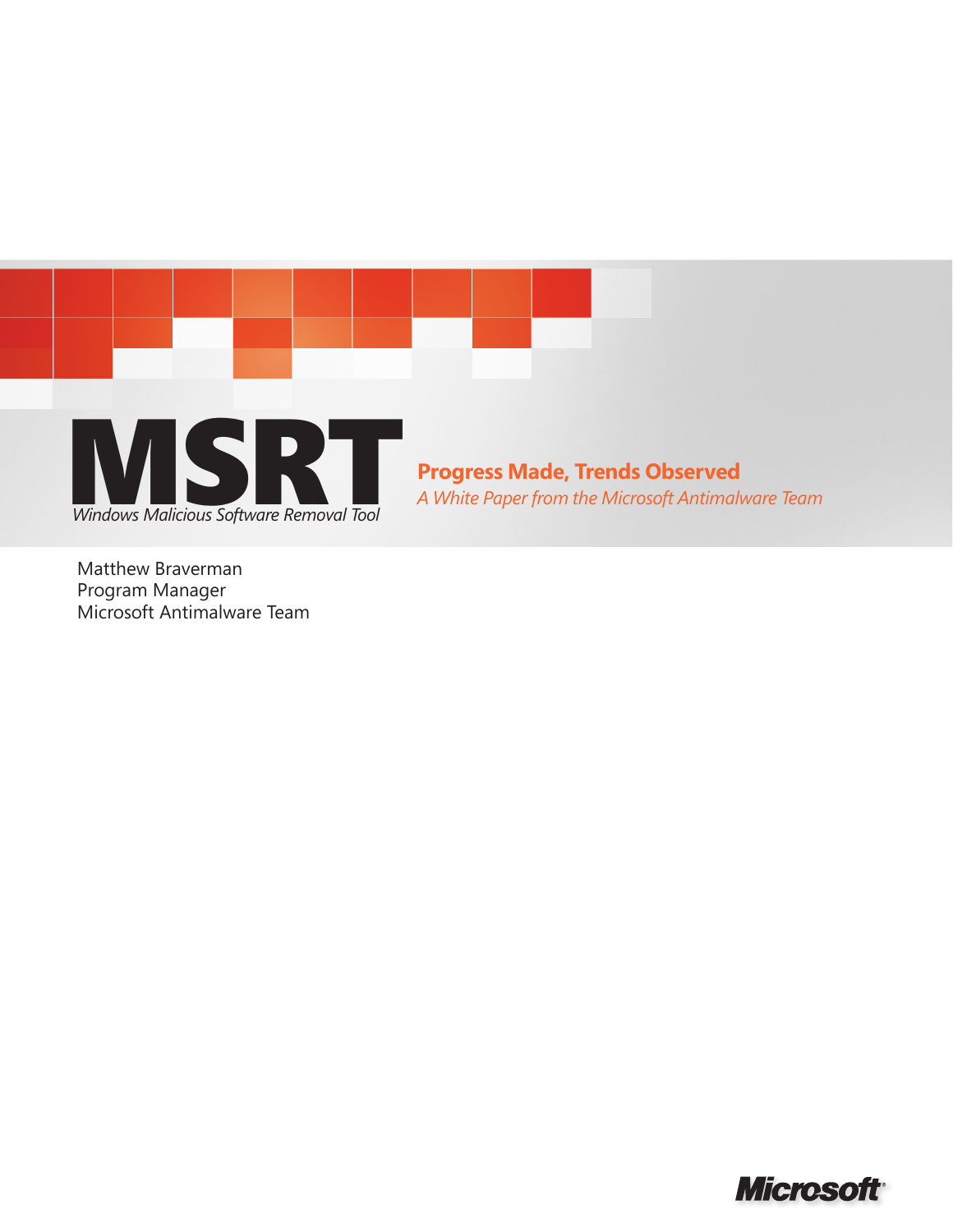

*Acknowledgements*

I would like to thank the following individuals for their contribution to this paper: Mike Chan, Brendan Foley, Jason Garms, Robert Hensing, Ziv Mador, Mady Marinescu, Michael Mitchell, Adam Overton, Matt Thomlinson, and Jeff Williams

The information contained in this document represents the current view of Microsoft Corporation on the issues discussed as of the date of publication. Because Microsoft must respond to changing market conditions, it should not be interpreted to be a commitment on the part of Microsoft, and Microsoft cannot guarantee the accuracy of any information presented after the date of publication.

This White Paper is for informational purposes only. MICROSOFT MAKES NO WARRANTIES, EXPRESS, IMPLIED OR STATUTORY, AS TO THE INFORMATION IN THIS DOCUMENT.

Complying with all applicable copyright laws is the responsibility of the user. Without limiting the rights under copyright, no part of this document may be reproduced, stored in or introduced into a retrieval system, or transmitted in any form or by any means (electronic, mechanical, photocopying, recording, or otherwise), or for any purpose, without the express written permission of Microsoft Corporation.

Microsoft may have patents, patent applications, trademarks, copyrights, or other intellectual property rights covering subject matter in this document. Except as expressly provided in any written license agreement from Microsoft, the furnishing of this document does not give you any license to these patents, trademarks, copyrights, or other intellectual property.

#### Copyright © 2006 Microsoft Corporation. All rights reserved.

Microsoft, ActiveX, Excel, MSN, Forefront, Windows, Windows Server, Windows Live, and Windows Vista are either registered trademarks or trademarks of Microsoft Corporation in the United States and/or other countries.

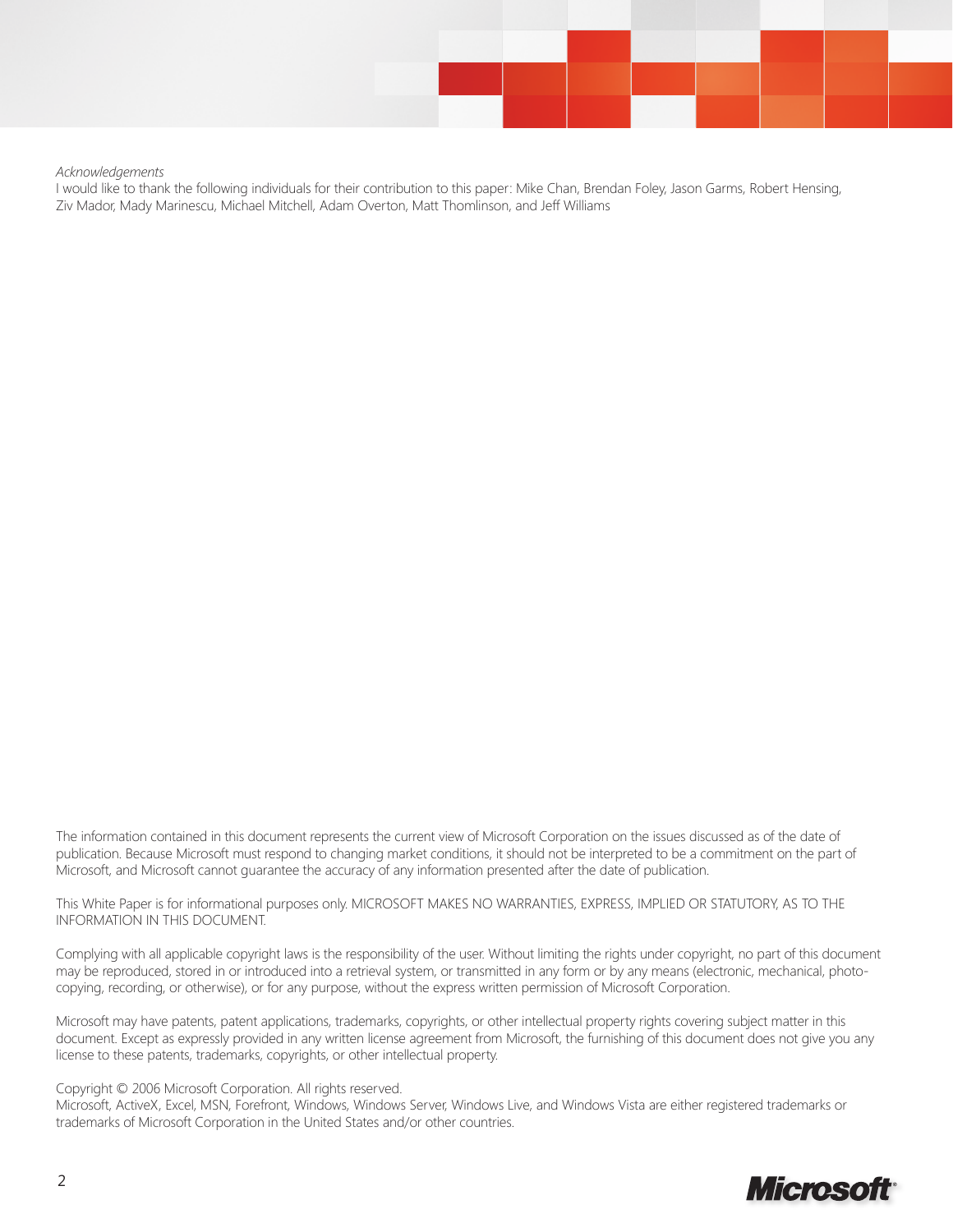

# **The Windows Malicious Software Removal Tool: Progress Made, Trends Observed**

# **Executive Summary**

Microsoft has made significant investments over the past few years in the research of malicious software (or "malware") and in developing technology to help customers mitigate the security risk that it creates. As part of this investment, Microsoft has created a dedicated Antimalware team that is responsible for researching malicious software, spyware, and other potentially unwanted software, and the release and maintenance of the Windows Malicious Software Removal Tool (MSRT) and Windows Defender. The team also supplies the core antimalware technology (including the scanning engine and malware definition updates) to products such as Microsoft® Windows Live™ OneCare, Windows Live Safety Center Beta, Microsoft Antigen, and the upcoming Microsoft Forefront™ Client Security release.

Microsoft delivered the first version of the MSRT on January 13, 2005 in 24 languages to users of Microsoft Windows® 2000, Windows XP, and Microsoft Windows Server™ 2003 computers. The tool is designed to help identify and remove prevalent malware from customer computers and is available at no charge to licensed Windows users. As of the writing of this report, Microsoft has shipped 15 additional, enhanced versions of the tool and continues to ship a new version on the second Tuesday of each month, each adding new prevalent malware to detect and remove. Since the initial release of the MSRT, the tool has been executed approximately 2.7 billion times by at least 270 million unique computers.

This report provides an in-depth perspective of the malware landscape based on the data collected by the MSRT<sup>1</sup>, and highlights the impact that the MSRT has had in reducing the impact of malware on Windows users. Key insights from the data are summarized below and are covered in greater detail in the body of the paper.

- **The MSRT has removed 16 million instances of malicious software from 5.7 million unique Windows computers over the past 15 months. On average, the tool removes at least one instance of malware from every 311 computers it runs on.**
- **41 of the 61 malware families targeted by the MSRT from January 2005 to February 2006 have been detected less frequently since being added to the tool with 21 of the families experiencing decreases greater than 75%.**
- **Backdoor Trojans, which can enable an attacker to control an infected computer and access confidential information, are a significant and tangible threat to Windows users.** The MSRT has removed at least one backdoor Trojan from approximately 3.5 million unique computers. Thus, of the 5.7 million unique computers from which the tool has removed malware, a backdoor Trojan was present in 62% of computers. Bots, a sub-category of backdoor Trojans which communicate through the Internet Relay Chat (IRC) network, represent a majority of the removals.
- **Rootkits, which make system changes for the purpose of hiding or protecting some other, possibly malicious components, are a potential emerging threat but have not yet reached widespread prevalence.** Of the 5.7 million unique computers that the tool has removed malware from, a rootkit was present in 14% of the cases; this figure drops to 9% if WinNT/F4IRootkit, the rootkit distributed on select Sony music CDs, is excluded. In 20% of the cases when a rootkit was found on a computer, at least one backdoor Trojan was found as well.
- **Social engineering attacks represent a significant source of malware infections.** Worms that spread through e-mail, peer-to-peer networks, and instant messaging clients account for 35% of the computers cleaned by the tool.
- **The malware problem appears to be migratory in nature.** Most of the computers cleaned with each release of the MSRT are computers from which the tool has never removed malware. In the March 2006 version of the MSRT, the tool removed malware from approximately 150,000 computers (20% of all computers cleaned) from which some malware had previously been removed by the tool in an earlier release.

<sup>&</sup>lt;sup>1</sup> The tool does not collect any personally identifiable information (PII) and thus can not be used to tie a specific user to an infection report. For information on data collected by the tool, please refer to the Appendix. For Microsoft's definition of PII, please refer to the Microsoft Security Glossary at http://www. microsoft.com/security/glossary.mspx.

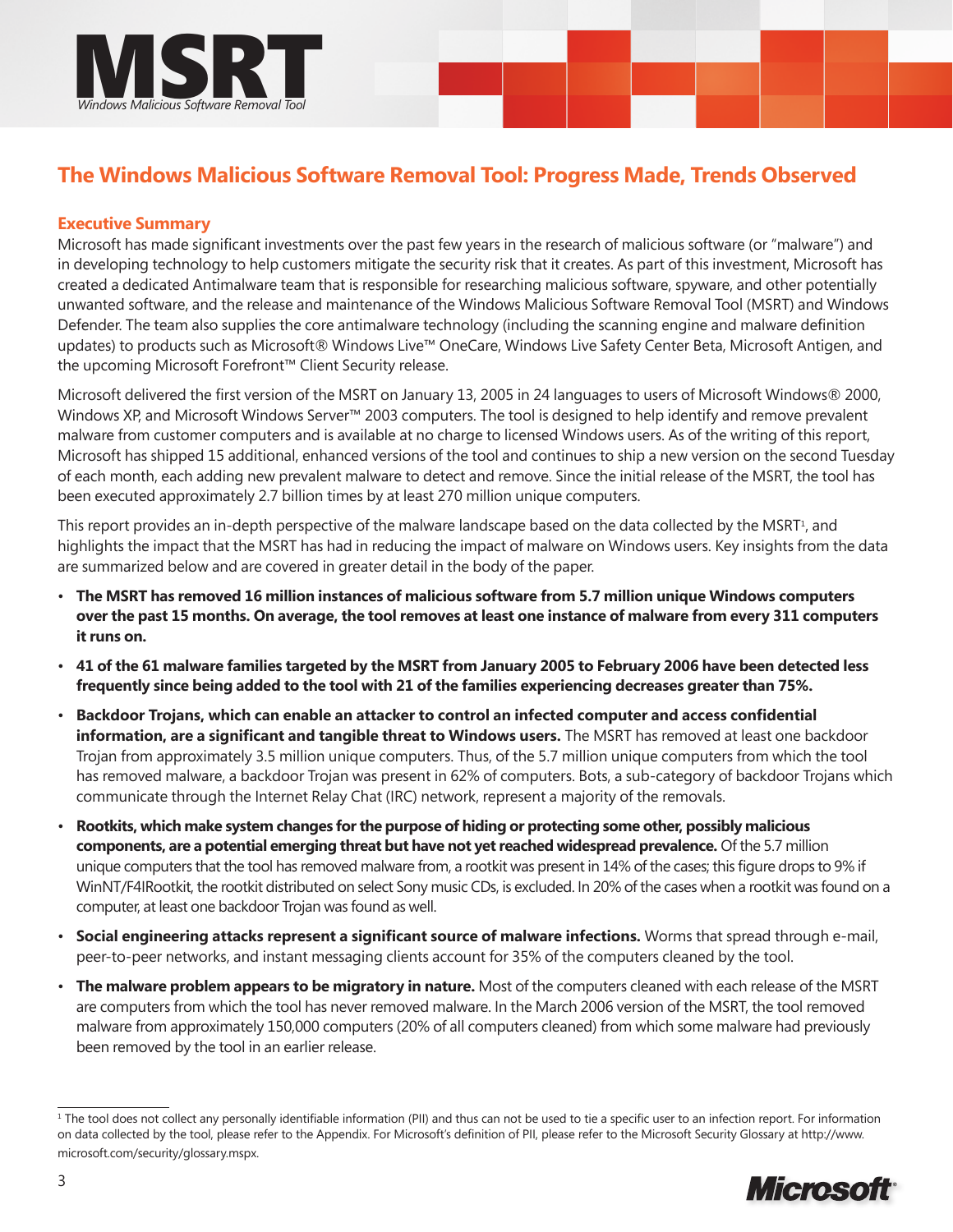#### **MSRT Overview**

The Windows Malicious Software Removal Tool (MSRT) is designed to help identify and remove prevalent malware from customer computers and is available at no charge to licensed Windows users. The main release mechanism of the MSRT is through Windows Update (WU)/Microsoft Update (MU)/Automatic Updates (AU). Versions of the tool are also made available for download from the Microsoft Download Center and as a Microsoft ActiveX® control on the http://www. microsoft.com/malwareremove Web site. The current release of the tool is capable of detecting and removing 61 distinct malware families.

In releasing and maintaining the MSRT, Microsoft has two main objectives:

- 1. To reduce the impact of prevalent malicious software on Windows users.
- 2. To use the data collected by the MSRT to assemble a reliable set of trends on the malicious software actually affecting Windows customers today. This data has been used by the Microsoft Antimalware team to focus development efforts and to minimize the time required to respond to malware submissions. In addition, through reports such as this, other security researchers can use this data to enhance their understanding of the malware landscape and focus on the shared goal of reducing the impact of malware to the Windows user base.

The tool does not target spyware and potentially unwanted software. Windows users should download and install an upto-date antispyware application to detect and remove spyware and potentially unwanted software from their computers. Windows Defender, the antispyware solution from Microsoft, currently in beta at the time of this report, is offered to genuinely licensed Windows users at no charge at http://www.microsoft.com/windowsdefender.

The MSRT is not a replacement for an up-to-date antivirus solution, due to its lack of real-time protection and use of only the portion of the Microsoft antivirus signature database that enables it to target prevalent malicious software. However, we recommend that users who have up-to-date antivirus software installed also run the tool as a defense-in-depth measure. Such users also indirectly benefit from the MSRT because infected users can detrimentally impact shared resources, such as the Internet or a local area network.

We highly recommend that Windows users install and maintain an up-to-date antivirus solution offering real-time protection and a complete antivirus signature database. Microsoft Windows Live OneCare fulfills these requirements as do other products offered by Microsoft antivirus partners, listed at http://www.microsoft.com/security/partners/antivirus.asp.

### **Report Background**

This report provides data and insight describing how Microsoft, through the release of the MSRT, has been able to make progress on its release objectives over the past 15 months: reducing the amount of prevalent malicious software affecting users, and obtaining valuable telemetry that functions as an essential road map for the current state of Windows malware. Additional reports which detail Microsoft's understanding of the malware landscape will be released in the future, with greater frequency, and with data from sources additional to the MSRT.

This report includes data up to and including the March 2006 release of the MSRT. Although newer versions of the MSRT have been made available since the release of this report, it was necessary to freeze the data at an earlier point to allow for processing, verification, and analysis. For a description of the data collected by the MSRT, please see the Appendix of this document.

The data used in this report was derived by measuring infections on customer computers, as reported by the MSRT. There are many other techniques in use today that are used to measure malware prevalence. Some measure requests to a network, others track the number of e-mail messages sent by threats. However, techniques such as these only monitor the number of copies of threats being distributed by infected computers, not the number of infected computers, as one infection can generate many copies of itself. Therefore, tracking specific infections is the most accurate method of determining malware infection prevalence. In the case of the MSRT, the relevance of the data becomes especially significant when the scale of the number of executions is considered.

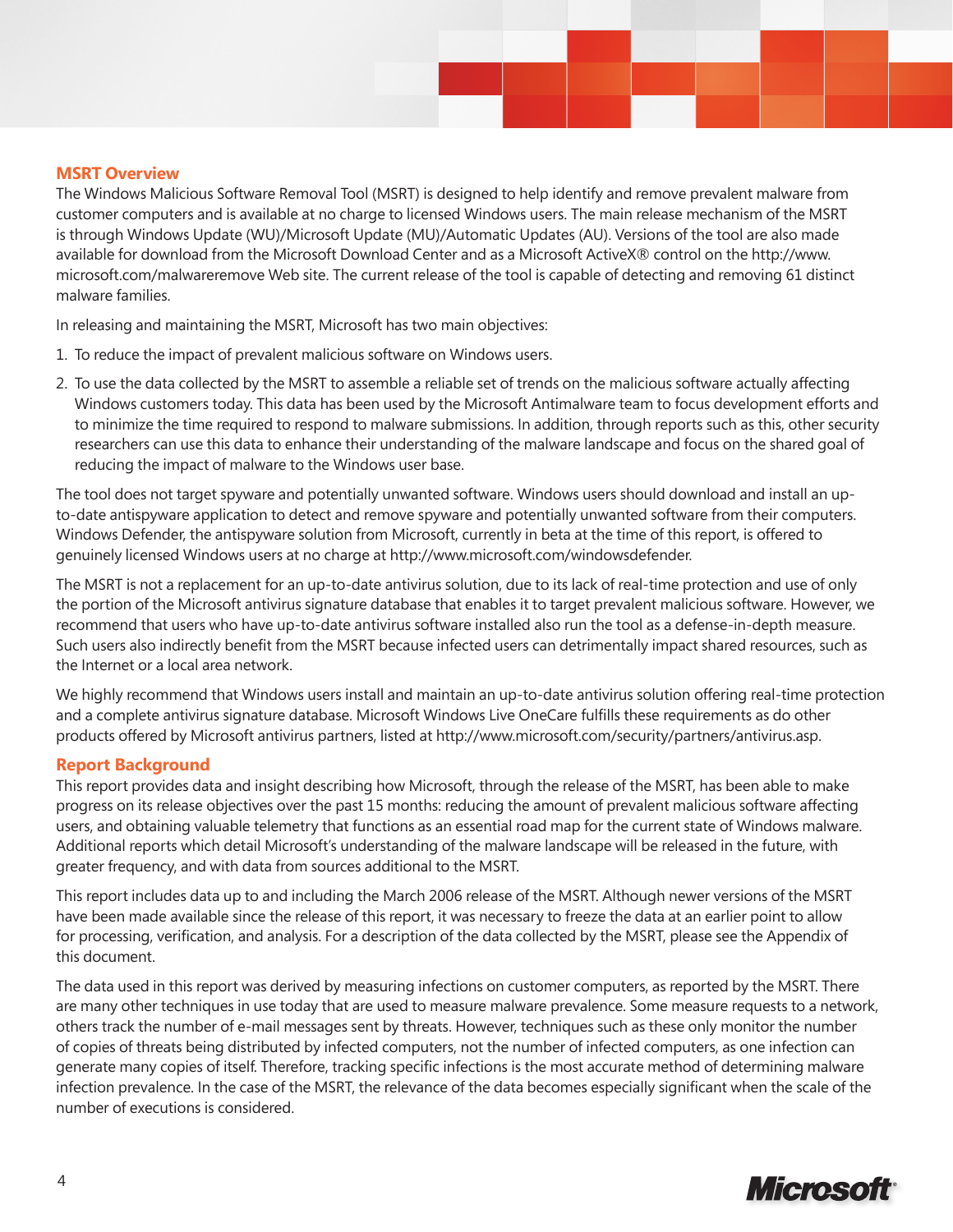The profiles of the users of the MSRT are varied but it is likely that most users, due to the release mechanisms, are home users or small businesses. Therefore, most of the data in this report reflects this audience. However, the trends and the guidance supplied throughout are applicable to all Windows users.

This paper will refer to the following malware-related terms:

- **Family** A grouping of similar variants of malicious software. For example, Win32/Rbot is a malware family containing thousands of similar, yet distinct, variants.
- **Variant** A specific piece of malicious software. For example, Win32/Rbot.A is a variant within the Win32/Rbot family.
- **Instance or infection** The identification of a specific malware variant on a computer. Note that one instance includes all of the components (files, registry keys, etc.) of a single variant and that each time a malware variant is removed from a computer; it is counted as a separate instance. For example, if the tool removes Win32/Rbot.A and Win32/Rbot.B from a computer at the same time, this is counted as two infections or instances. If, three months later, the tool removes Win32/Rbot.A again from that same computer, that is counted as an additional infection.

#### **Release Statistics**

The main delivery vehicle for the Windows MSRT is through WU/MU/AU. Through this mechanism, the MSRT is executed on hundreds of millions of computers per month on a worldwide basis, providing a strong source of threat data for analysis.



# **MSRT Release**

#### **Figure 1. Executions of the MSRT through WU/AU/MU**

Figure 1 illustrates the number of executions of the MSRT by unique computers for each of the 15 monthly releases from

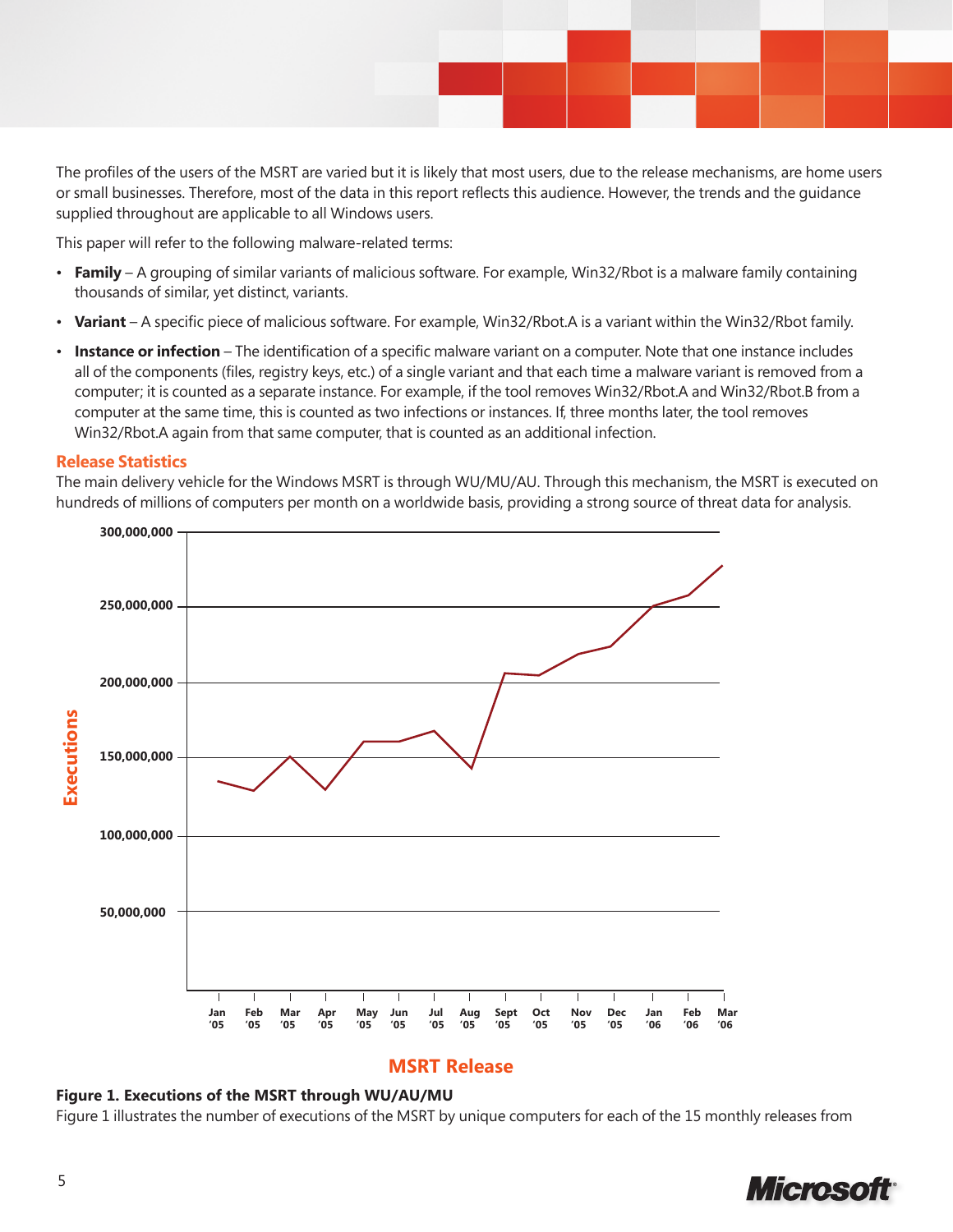January 2005 through March 2006. Note that, in this graph, the values listed as the categories for the X-axis of the graph refer to releases of the MSRT, not calendar months. For example, the February 2006 release of the MSRT was released on February 14, 2006 and then superseded by the March 2006 release on March 14, 2006. Also, note that the August out-of-band release in response to the Zotob worm is not listed in this figure, because it was released to the Microsoft Download Center and as an ActiveX control on the http://www.microsoft.com/malwareremove Web site, but was not released through WU/MU/AU.

As shown in Figure 1, with few exceptions, the executions of the MSRT have increased with each release. Particularly striking is the difference in the number of executions between the first release of the tool and the most recent release. Between those releases, the executions per release have more than doubled—from approximately 125 million to 270 million executions by unique computers. The difference is due to increased usage of WU and AU by Windows users which is, in turn, likely due to Microsoft initiatives such as Windows XP Service Pack 2, which recommended enabling AU, and the Protect Your PC initiative, in addition to partnerships with OEM vendors to ship new computers with Windows XP SP2 preinstalled. Summing the executions for each release produces the total number of executions of the MSRT through WU/AU/MU: approximately 2.7 billion since release.

The number of executions is also encouraging with respect to the increasing trend and current high number of computers accessing WU/AU on a regular basis. Increased and timely usage of these Microsoft update mechanisms can help decrease the impact of threats on customers.

#### **Targeted Malware Details**

Each month, members of the Microsoft Antimalware team research new prevalent malware threats to add to the next version of the MSRT. The criteria for how our team chooses new threats to be added to the MSRT is based on three factors:

- The threat must appear to be prevalent.
- The threat must be malicious or capable of inciting a malicious scenario.
- The threat should likely be actively running when the MSRT executes.

The first key requirement for new malicious software added to the MSRT is that the threat appears to be prevalent. To find new candidate threats and determine prevalence, the team uses a set of internal and external metrics. Key internal metrics include data gathered by the Windows Live Safety Center Beta (http://safety.live.com) and Windows Live OneCare both of which scan computers for the full set of malware threats known to Microsoft. The key external metric used is the WildList (http://www. wildlist.org), the de facto antivirus industry standard listing of prevalent malicious software and the basis for most antivirus product certifications such as the ICSA Antivirus Certification and West Coast Labs' Check-Mark, both of which were recently bestowed upon Windows Live OneCare.

The second requirement for items added to the tool is that they be malicious software (for example, viruses, worms, Trojans, bots, or rootkits). In most cases, this refers to replicating code, code that causes explicit damage, or code that can expose an affected system to compromise, or other security risks. The tool does not target spyware and potentially unwanted software.

The third requirement is that the malware is likely to be actively running on a computer. This requirement is a byproduct of how the tool runs through WU/MU/AU. Because, in most cases, the tool runs once a month, looks for malware actively running and in auto-start locations, and then exits without any resident components, the tool will only be effective if the malware is running at that time or linked to from an auto-start location. Thus, the tool does not target such threats as data file infecting threats, including Microsoft Word and Microsoft Excel® macro viruses.When a new family of malicious software is chosen to be added to the tool, all variants of that family are also included in that release. With each future release, any new variants of that family are added to the tool.

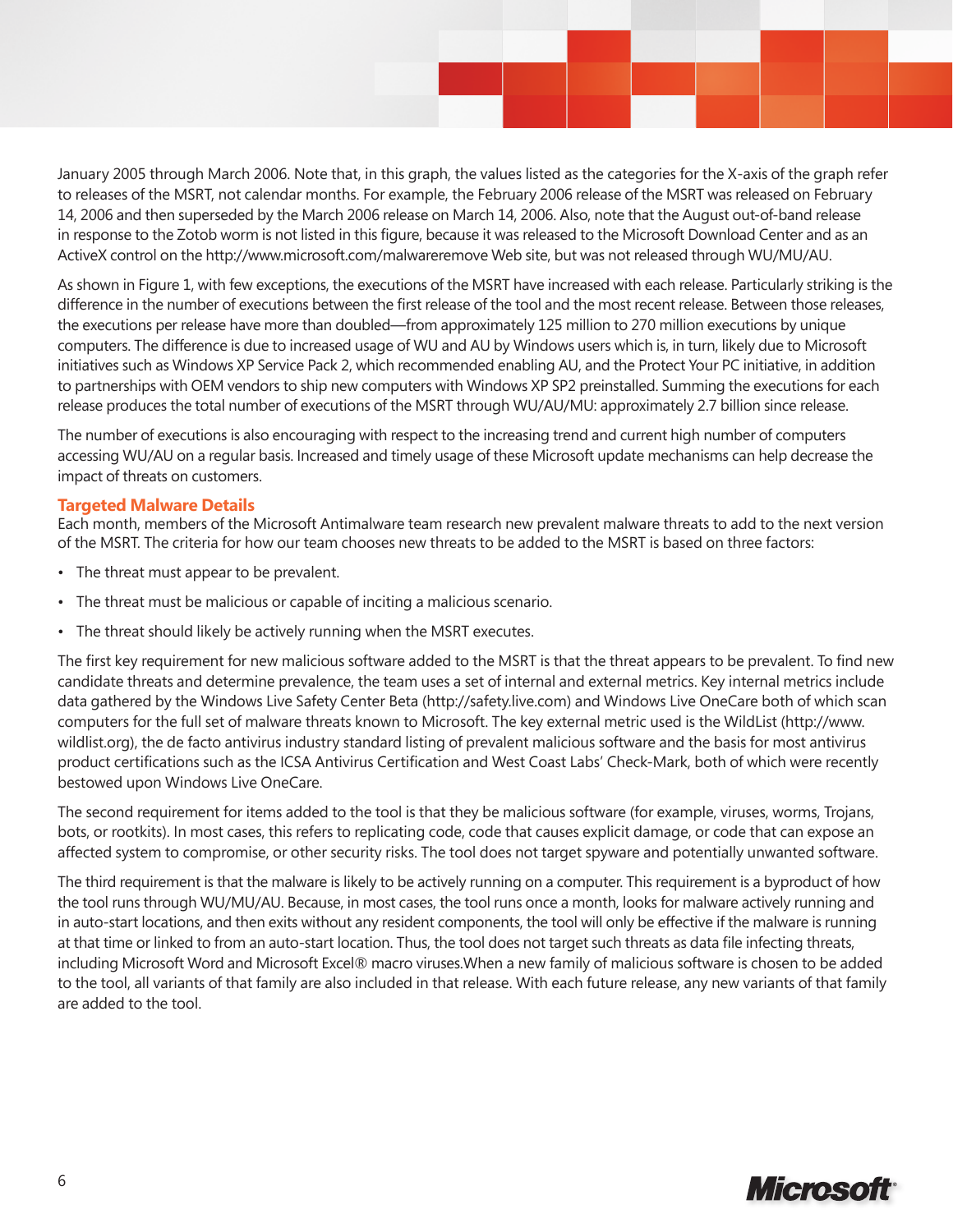| <b>Malware</b><br>Family | Email<br>worm | P2P worm   | <b>IM</b> worm | <b>Exploit</b><br>worm | <b>Backdoor</b><br><b>Trojan</b> | <b>Rootkit</b> | <b>Virus</b> | <b>Malware</b><br>Family | <b>Email</b><br>worm | P2P worm | <b>IM</b> worm | <b>Exploit</b><br>worm | <b>Backdoor</b><br><b>Trojan</b> | <b>Rootkit</b> | <b>Virus</b> |
|--------------------------|---------------|------------|----------------|------------------------|----------------------------------|----------------|--------------|--------------------------|----------------------|----------|----------------|------------------------|----------------------------------|----------------|--------------|
| Alcan                    |               | Yes        |                |                        |                                  |                |              | <b>Mimail</b>            | Yes                  |          |                |                        |                                  |                |              |
| <b>Antinny</b>           |               | Yes        |                |                        |                                  |                |              | <b>Msblast</b>           |                      |          |                | Yes                    |                                  |                |              |
| <b>Atak</b>              | Yes           |            |                |                        |                                  |                |              | <b>Mydoom</b>            | Yes                  |          |                |                        | Yes                              |                |              |
| <b>Badtrans</b>          | Yes           |            |                |                        |                                  |                |              | <b>Mytob</b>             | Yes                  |          | Yes            | <b>Yes</b>             | Yes                              |                |              |
| <b>Bagle</b>             | Yes           |            |                |                        | Yes                              |                |              | <b>Mywife</b>            | Yes                  |          |                |                        |                                  |                |              |
| <b>Bagz</b>              | Yes           |            |                |                        |                                  |                |              | <b>Nachi</b>             |                      |          |                | Yes                    |                                  |                |              |
| <b>Berbew</b>            |               |            |                |                        | Yes                              |                |              | <b>Netsky</b>            | Yes                  |          |                |                        |                                  |                |              |
| <b>Bobax</b>             | Yes           |            |                | Yes                    |                                  |                |              | <b>Opaserv</b>           |                      |          |                |                        |                                  |                |              |
| <b>Bofra</b>             | Yes           |            |                |                        |                                  |                |              | Optix                    |                      |          |                |                        | Yes                              |                |              |
| <b>Bropia</b>            |               |            | Yes            |                        |                                  |                |              | <b>Optixpro</b>          |                      |          |                |                        | Yes                              |                |              |
| <b>Bugbear</b>           | Yes           |            |                |                        |                                  |                |              | <b>Parite</b>            |                      |          |                |                        |                                  |                | Yes          |
| <b>Codbot</b>            |               |            |                | Yes                    | Yes                              |                |              | <b>Purstiu</b>           |                      |          |                |                        |                                  |                |              |
| <b>Doomjuice</b>         |               |            |                |                        |                                  |                |              | <b>Randex</b>            |                      |          |                |                        | Yes                              |                |              |
| <b>Dumaru</b>            | Yes           |            |                |                        |                                  |                | Yes          | <b>Rbot</b>              |                      |          |                |                        | Yes                              |                |              |
| <b>Esbot</b>             |               |            |                | Yes                    | Yes                              |                |              | <b>Ryknos</b>            |                      |          |                |                        | Yes                              |                |              |
| <b>Eyeveg</b>            | Yes           |            |                |                        | Yes                              |                |              | <b>Sasser</b>            |                      |          |                | Yes                    |                                  |                |              |
| <b>F4IRootkit</b>        |               |            |                |                        |                                  | Yes            |              | <b>Sdbot</b>             |                      |          |                |                        | Yes                              |                |              |
| <b>FURootkit</b>         |               |            |                |                        |                                  | Yes            |              | <b>Sober</b>             | Yes                  |          |                |                        |                                  |                |              |
| Gael                     |               |            |                |                        |                                  |                | Yes          | <b>Sobig</b>             | Yes                  |          |                |                        |                                  |                |              |
| <b>Gaobot</b>            |               |            |                |                        | Yes                              |                |              | <b>Spybot</b>            |                      | Yes      |                |                        | Yes                              |                |              |
| Gibe                     | Yes           |            |                |                        |                                  |                |              | <b>Spyboter</b>          |                      |          |                |                        | Yes                              |                |              |
| <b>Hackdef</b>           |               |            |                |                        |                                  | Yes            |              | <b>Swen</b>              | Yes                  | Yes      |                |                        |                                  |                |              |
| <b>Hacty</b>             |               |            |                |                        | Yes                              | Yes            |              | <b>Torvil</b>            | Yes                  | Yes      |                |                        |                                  |                |              |
| <b>IRCbot</b>            |               |            |                |                        | Yes                              |                |              | <b>Wootbot</b>           |                      |          |                |                        | Yes                              |                |              |
| Ispro                    |               |            |                |                        |                                  | <b>Yes</b>     |              | <b>Wukill</b>            | Yes                  |          |                |                        |                                  |                |              |
| <b>Kelvir</b>            |               |            | Yes            |                        |                                  |                |              | Yaha                     | Yes                  |          |                |                        |                                  |                |              |
| <b>Korgo</b>             |               |            |                | Yes                    |                                  |                |              | Zafi                     | Yes                  |          |                |                        |                                  |                |              |
| Lovgate                  | Yes           |            |                |                        | Yes                              |                |              | <b>Zindos</b>            |                      |          |                |                        |                                  |                |              |
| <b>Mabutu</b>            | Yes           |            |                |                        | Yes                              |                |              | Zlob                     |                      |          |                |                        |                                  |                |              |
| <b>Magistr</b>           | Yes           |            |                |                        |                                  |                | Yes          | Zotob                    |                      |          |                | Yes                    | Yes                              |                |              |
| <b>Maslan</b>            | Yes           | <b>Yes</b> |                | <b>Yes</b>             | <b>Yes</b>                       |                |              |                          |                      |          |                |                        |                                  |                |              |

### **Figure 2. Malware Families Detected and Removed by the MSRT**

Figure 2 lists the 61 malware families that the MSRT is capable of detecting in alphabetical order, as of the March 2006 release, classified into seven non-mutually exclusive categories. Although there are many different ways to classify malware, based on capabilities, replication vector, etc., the seven categories shown in the figure—e-mail worm, peer-to-peer (P2P) worm, instant messaging (IM) worm, exploit worm, backdoor Trojan, rootkit, and virus—provide a useful high-level classification system that will be used in the remainder of this document. As new malware variants in some of the above families are appearing on a daily basis, these classifications may change following the publication of this paper. Note that, in this figure, an exploit worm is defined as a threat that exploits at least one software vulnerability which permits execution of code without action from the user. Malware which exploit a vulnerability that does require user action (for example, viewing an e-mail message or navigating to a Web site) are not included in this category.

For a malware family to be associated with a category, all known variants must, by default, exhibit the behavior associated with that category. For example, only one variant of the Bagle family (Bagle.O) can be categorized as a virus because it infects executable files. Thus, the Bagle family is not characterized as a virus. As another example, many variants of the Rbot family are capable of exploiting software vulnerabilities. However, because in most of these cases manual intervention by the bot owner is required to trigger this form of replication, Rbot is not classified as an exploit worm. As shown above, a small amount of the families in Figure 2 do not fit into any of the seven categories.

Note that the MSRT is capable of detecting a small number of specific malware variants beyond the families listed above. These variants are dropped by the families listed above and are detected by the tool to provide an end-to-end disinfection experience.

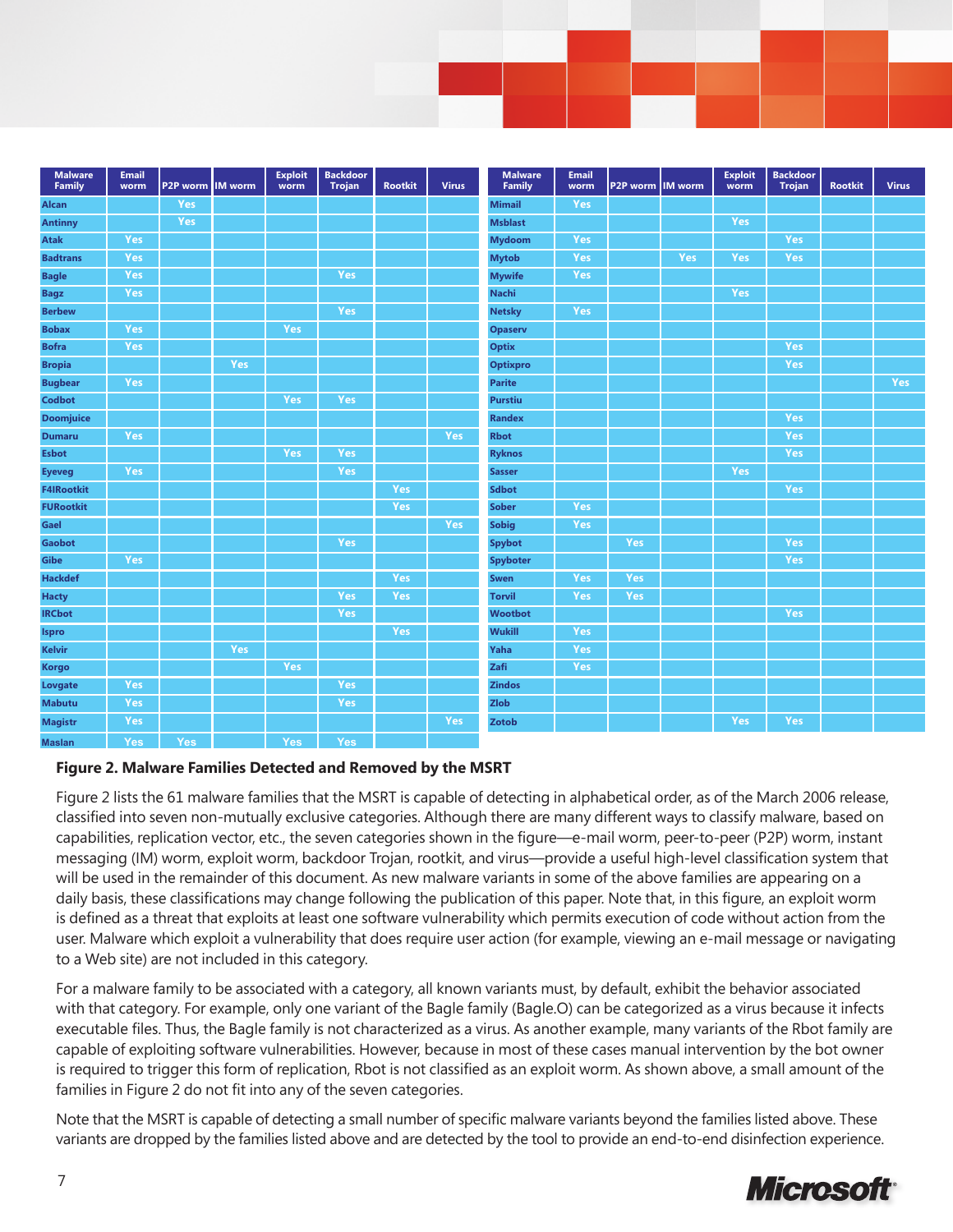

# **Malware Removed By the MSRT**

The remainder of this document will feature details about the malicious software that the MSRT has removed over the past 15 months, including high-level characteristics (for example, operating system versions, and locales) of the computers from which the malicious software has been removed.

#### **Overview**

To begin, the paper will illustrate the magnitude of the removals performed by the MSRT.



#### **MSRT Release**

#### **Figure 3. Malware Removed and Computers Cleaned Per MSRT Release**

Figure 3 provides the following information through the three data series in the graph:

- **Malware Removed:** The number of malware removed by the MSRT for each release from January 2005 to March 2006. Across all releases, the tool has removed 16 million instances of malicious software.
- **Computers Cleaned:** The number of unique computers cleaned by the MSRT, per release, from June 2005 to March 2006. The number of unique computers cleaned per release will always be less than the number of instances of malware removed for that same release (multiple infections can be removed from a single computer). Also note that this data series begins in June 2005 because this was the first release that the tool began measuring this metric. From June 2005 to March 2006, the tool has removed at least one instance of malicious software from 5.7 million unique computers. The total number since the tool's initial release is larger than this figure but is unknown because data on this measurement is not available prior to June 2005.
- **New Computers**: From the number of total computers cleaned per release, the number of new, unique computers that the tool removed malware from with each release. Here, "new" refers to a computer that the tool has never removed malware from, including all previous releases of the MSRT. For each release, this value will never be greater than the number of total computers cleaned. As this figure is associated with the number of computers cleaned, the first release that can be measured is July 2005. Note that if a user reinstalls the operating system on his or her computer, this system will appear to be "new" to our telemetry. For this report, the bias introduced by this scenario is assumed to be small and is thus not taken into account.

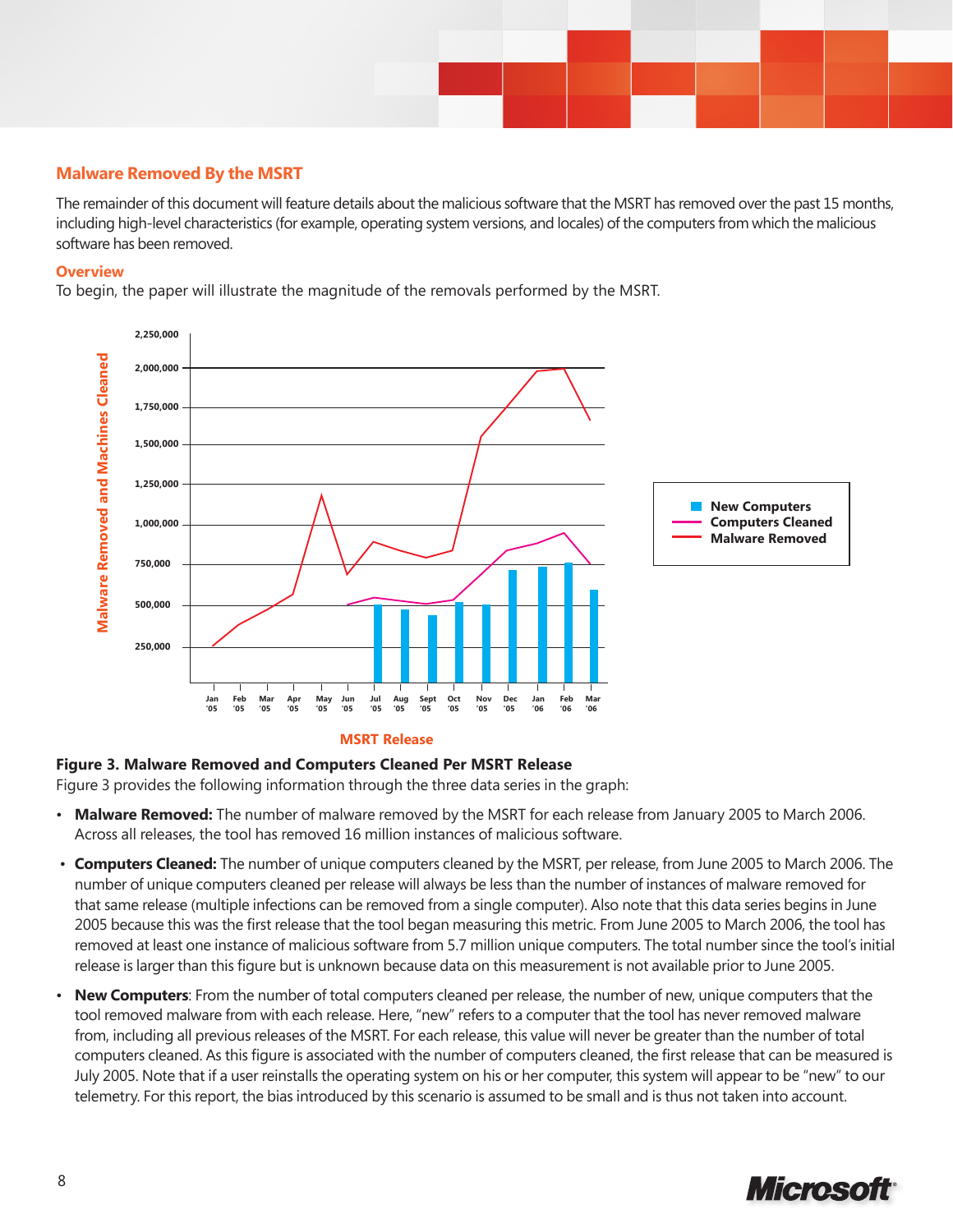There are several observations that can be made from the data shown in Figure 3:

- The increase in malware removed and computers cleaned are due to both an increase in executions of the MSRT (as shown in Figure 1) and an increase in the number of prevalent malicious software families and variants targeted by the tool. In particular, recent releases since November 2005 have seen a significant increase in the number of disinfections. Each of these increases is attributable to the inclusion of one or a set of specific prevalent malicious software families in the tool. As some of these families were discovered in the past and it is impossible to determine when a user was first infected, it would not be accurate to interpret this data as a rise in the amount of malicious software.
	- November 2005: A combination of Win32/Mabutu, Win32/Codbot, and Win32/Bugbear
	- December 2005: WinNT/F4IRootkit
	- January 2006: Win32/Parite
	- February 2006: Win32/Alcan
- Combining the data shown in Figure 1 with that shown in Figure 3 allows us to determine that, in the most recent March 2006 release of the MSRT, the rate of infected computers per executions of the tool was 0.28%. In other words, the tool removed malware from approximately one in every 355 computers on which it ran. The average rate across all releases from June 2005 to March 2006 is similar, at 0.32%, or approximately one in every 311 computers. This infection rate has remained relatively constant across the measurable releases, with the high being 0.4% in August 2005 and the low being 0.24% in September 2005.
- For each release, the majority of computers from which the tool removes malware are computers that the tool is removing malware from for the first time. Conversely, with each release, the tool removes malware from a comparatively small number of computers from which it has previously removed some malware. For example, in the March 2006 of the tool, approximately 600,000 out of 750,000 (80%) computers cleaned with the tool were new systems. In 20% of the cases, the tool had removed some malware from the same computers in a previous release. These removals represent the same computer being infected with a different malware variant or family as well as re-infections of the same malware variant (likely due to a non-patched computer or effective social engineering).

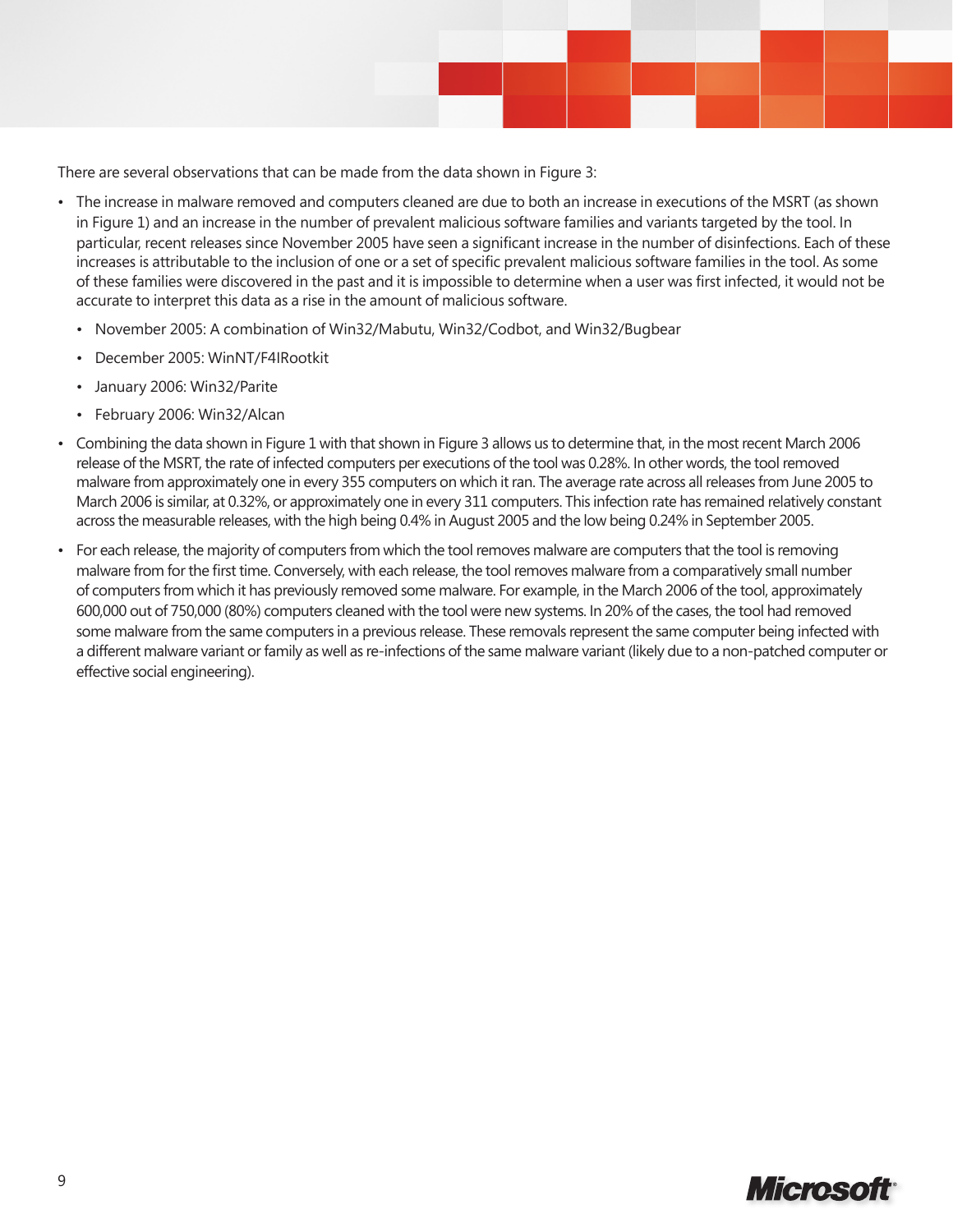#### **Malware Removed Per Computer**

Another interesting metric to examine is the number of unique malware variants removed from each computer. In most cases the tool has only removed a single malware variant from a computer. However, in some cases the tool has removed dozens and even hundreds of malware from computers.

| <b>Malware</b><br><b>Variants</b><br><b>Removed</b> | <b>Computers</b> | <b>Malware</b><br><b>Variants</b><br><b>Removed</b> | <b>Computers</b> | <b>Malware</b><br><b>Variants</b><br><b>Removed</b> | <b>Computers</b> | <b>Malware</b><br><b>Variants</b><br><b>Removed</b> | <b>Computers</b> |
|-----------------------------------------------------|------------------|-----------------------------------------------------|------------------|-----------------------------------------------------|------------------|-----------------------------------------------------|------------------|
| $\mathbf{1}$                                        | 3,857,990        | 22                                                  | 249              | 43                                                  | 19               | 66                                                  | $6\overline{6}$  |
| $\overline{\mathbf{2}}$                             | 1,216,124        | 23                                                  | 195              | 44                                                  | 11               | 67                                                  | $\overline{3}$   |
| 3                                                   | 334,833          | 24                                                  | 176              | 45                                                  | $\overline{7}$   | 68                                                  | $1\,$            |
| 4                                                   | 143,026          | 25                                                  | 144              | 46                                                  | 10               | 69                                                  | $1\,$            |
| 5                                                   | 68,575           | 26                                                  | 103              | 47                                                  | $\overline{7}$   | 71                                                  | $\mathbf{1}$     |
| $6\phantom{a}$                                      | 38,086           | 27                                                  | 98               | 48                                                  | 12               | 72                                                  | $\mathbf{1}$     |
| $\overline{7}$                                      | 22,382           | 28                                                  | 65               | 49                                                  | $\overline{5}$   | 73                                                  | $\mathbf{1}$     |
| 8                                                   | 14,090           | 29                                                  | 70               | 50                                                  | 11               | 77                                                  | $\overline{4}$   |
| $\boldsymbol{9}$                                    | 9,248            | 30                                                  | 52               | 51                                                  | $\overline{7}$   | 82                                                  | $\overline{2}$   |
| 10                                                  | 6,243            | 31                                                  | 47               | 52                                                  | 5                | 85                                                  | $\mathbf{1}$     |
| 11                                                  | 4,570            | 32                                                  | 47               | 53                                                  | $\overline{2}$   | 86                                                  | $1\,$            |
| 12                                                  | 3,274            | 33                                                  | 33               | 54                                                  | $\overline{5}$   | 91                                                  | $1\,$            |
| 13                                                  | 2,635            | 34                                                  | 37               | 55                                                  | $\overline{3}$   | 99                                                  | $1\,$            |
| 14                                                  | 1,757            | 35                                                  | 23               | 56                                                  | $\overline{3}$   | 101                                                 | $1\,$            |
| 15                                                  | 1,279            | 36                                                  | 38               | 57                                                  | $\overline{2}$   | 102                                                 | $\mathbf{1}$     |
| 16                                                  | 948              | 37                                                  | 20               | 58                                                  | $\overline{4}$   | 104                                                 | $1\,$            |
| 17                                                  | 764              | 38                                                  | 20               | 59                                                  | $\overline{2}$   | 106                                                 | $1\,$            |
| 18                                                  | 539              | 39                                                  | 17               | 60                                                  | $\mathbf{1}$     | 108                                                 | $1\,$            |
| 19                                                  | 503              | 40                                                  | 23               | 61                                                  | 3                | 131                                                 | $\mathbf{1}$     |
| 20                                                  | 411              | 41                                                  | 16               | 62                                                  | $\overline{2}$   | 159                                                 | $\mathbf{1}$     |
| 21                                                  | 302              | 42                                                  | 11               | 63                                                  | $\overline{2}$   | 219                                                 | $\mathbf{1}$     |
|                                                     |                  |                                                     |                  |                                                     |                  | 251                                                 | $\mathbf{1}$     |

### **Figure 4. Unique Malware Variants Removed Per Computer**

Figure 4 shows the number of computers for which a certain number of unique, individual malware variants were removed across all executions of the tool on a computer. For example, if the tool removed the same malware variant twice from a computer, it is only counted in Figure 4 once. Using the data in Figure 4, we can determine that the average number of unique malware variants removed per computer is 1.59. In other words, the tool is slightly more likely to remove more than one malware variant per computer than just one variant.

In cases with a significant amount of removals, computers are usually infected with a variety of bot variants, likely because a user becomes infected with a single bot and then the bot owner uses that first backdoor to install other bots on that computer.

Win32/Antinny, a peer-to-peer worm that almost exclusively affects Japanese language computers, is also a threat which is known to have a high number of infections per computer. The reason is that Antinny uses a variety of social engineering tricks to entice user to download and run the worm. Thus, a user who is likely to execute the worm once and infect his/her computer is likely to do so multiple times.

#### **Malware Removed Details**

This section provides more detail on how the data provided in the above sections relates to the 61 malware families that the MSRT is capable of detecting and removing.

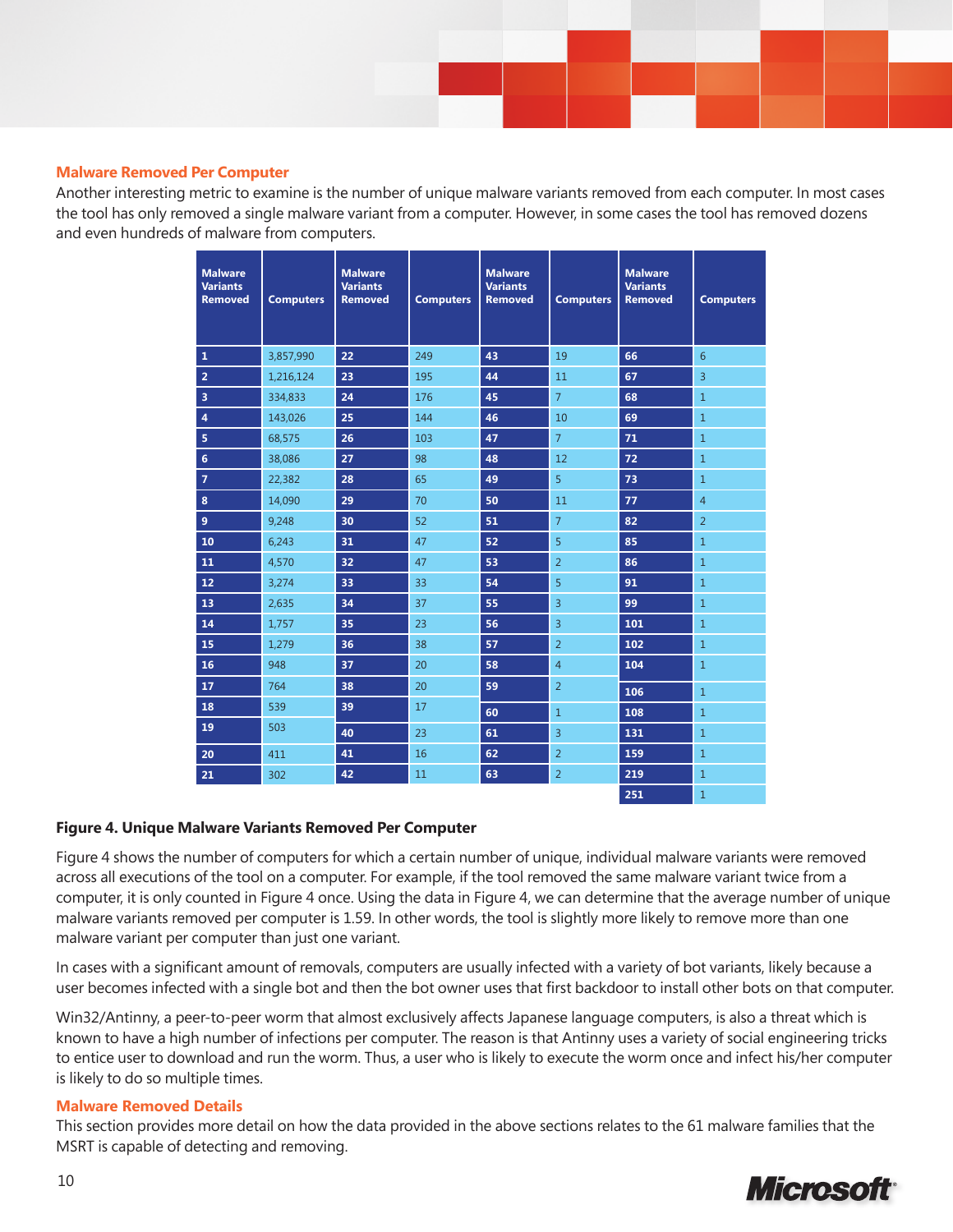| <b>Rank</b>             | <b>Family Names</b> | <b>Removals</b> | Comput-<br>ers | <b>First</b><br><b>Added</b> | <b>First Dis-</b><br>covered | <b>Rank</b> | <b>Family Names</b> | <b>Removals</b> | Com-<br>puters | <b>First</b><br><b>Added</b> | <b>First Dis-</b><br>covered |
|-------------------------|---------------------|-----------------|----------------|------------------------------|------------------------------|-------------|---------------------|-----------------|----------------|------------------------------|------------------------------|
| -1                      | Win32/Rbot          | 4,431,422       | 1,914,046      | Apr-05                       | Aug-03                       | 32          | Win32/Optixpro      | 65,664          | 39,526         | Jul-05                       | $Jul-04$                     |
| $\overline{2}$          | Win32/Sdbot         | 1,507,546       | 677,619        | May-05                       | Apr-03                       | 33          | Win32/Gael          | 65,031          | 40,728         | Sep-05                       | <b>Jul-05</b>                |
| $\overline{\mathbf{3}}$ | Win32/Parite        | 946,024         | 330,337        | $Jan-06$                     | $Oct-01$                     | 34          | Win32/Bropia        | 64,373          | 29,316         | Mar-05                       | Jan-05                       |
| $\vert$ 4               | Win32/Gaobot        | 794,575         | 260,091        | Jan-05                       | $Nov-03$                     | 35          | Win32/Spyboter      | 59,597          | 41,445         | Aug-05                       | Apr-03                       |
| 5                       | WinNT/FURootkit     | 762,662         | 386,304        | May-05                       | Feb-05                       | 36          | Win32/Bobax         | 43,509          | 22,700         | $Sep-05$                     | Aug-05                       |
| $6\overline{6}$         | Win32/Netsky        | 602,634         | 192,212        | Feb-05                       | Feb-04                       | 37          | Win32/Zlob          | 39,744          | 20,596         | Mar-06                       | Mar-05                       |
| $\vert$ 7               | Win32/Alcan         | 571,488         | 344,028        | Feb-06                       | Apr-05                       | 38          | Win32/Zafi          | 33,216          | 9,771          | Feb-05                       | Sep-04                       |
| 8                       | Win32/Wukill        | 520,947         | 279,095        | $Oct-05$                     | $Sep-05$                     | 39          | Win32/Kelvir        | 27,222          | 22,991         | <b>Jun-05</b>                | Apr-05                       |
| $\overline{9}$          | Win32/Bagle         | 450,245         | 199,958        | Mar-05                       | Jan-04                       | 40          | Win32/Maslan        | 22,180          | 13,044         | $Jan-06$                     | Jan-05                       |
| <b>10</b>               | Win32/Msblast       | 427,667         | 85,434         | $Jan-05$                     | Aug-03                       | 41          | Win32/Sobig         | 19,336          | 6,371          | Mar-05                       | Jan-03                       |
| <b>11</b>               | WinNT/F4IRootkit    | 420,494         | 250,227        | Dec-05                       | Oct-05                       | 42          | Win32/Eyeveg        | 12,577          | 5,371          | Feb-06                       | Aug-03                       |
| 12                      | Win32/Antinny       | 413,214         | 123,718        | Oct-05                       | Aug-03                       | 43          | Win32/Ryknos        | 12,243          | 9,003          | Dec-05                       | <b>Nov-05</b>                |
| <b>13</b>               | WinNT/Ispro         | 406,702         | 91,262         | May-05                       | Feb-05                       | 44          | Win32/Bagz          | 11,861          | 6,416          | Aug-05                       | Oct-04                       |
| 14                      | Win32/Berbew        | 379,982         | 120,305        | $Jan-05$                     | Apr-04                       | 45          | Win32/Optix         | 8,581           | 6,398          | $Jul-05$                     | Dec-01                       |
| 15                      | Win32/Korgo         | 303,007         | 65,298         | Feb-05                       | May-04                       | 46          | Win32/Zotob         | 8,191           | 6,132          | $Sep-05$                     | Aug-05                       |
| <b>16</b>               | Win32/Mytob         | 293,762         | 187,138        | Jun-05                       | Apr-05                       | 47          | Win32/Dumaru        | 7,290           | 4,265          | Aug-05                       | Aug-03                       |
| <b>17</b>               | Win32/Spybot        | 261,464         | 161,050        | <b>Jun-05</b>                | Aug-04                       | 48          | Win32/Randex        | 4,338           | 2,246          | Feb-05                       | Dec-03                       |
| <b>18</b>               | Win32/Lovgate       | 253,339         | 89,228         | <b>Jun-05</b>                | $Mar-03$                     | 49          | Win32/Swen          | 3,980           | 1,600          | <b>Nov-05</b>                | $Sep-03$                     |
| 19                      | Win32/Wootbot       | 225,807         | 121,545        | $Jul-05$                     | Sep-04                       | 50          | Win32/Mimail        | 2,822           | 1,148          | Apr-05                       | Aug-03                       |
| 20                      | Win32/Hackdef       | 215,115         | 55,212         | Apr-05                       | Mar-05                       | 51          | Win32/Torvil        | 2,630           | 1,983          | Mar-06                       | $Sep-03$                     |
| 21                      | Win32/Mywife        | 155,932         | 73,117         | $Oct-05$                     | Sep-05                       | 52          | Win32/Yaha          | 1,926           | 1,504          | Sep-05                       | $Jun-02$                     |
| 22                      | Win32/Codbot        | 133,942         | 79,136         | $Nov-05$                     | Feb-05                       | 53          | Win32/Doomjuice     | 1,921           | 541            | Jan-05                       | Feb-04                       |
| 23                      | Win32/IRCbot        | 132,166         | 75,994         | $Dec-05$                     | May-04                       | 54          | Win32/Magistr       | 1,362           | 681            | Feb-06                       | Mar-01                       |
| 24                      | Win32/Purstiu       | 112,057         | 76,952         | $Jul-05$                     | <b>Jun-05</b>                | 55          | Win32/Hacty         | 1,267           | 656            | Jul-05                       | <b>Jun-05</b>                |
| 25                      | Win32/Nachi         | 101,716         | 62,508         | Jan-05                       | Aug-03                       | 56          | Win32/Goweh         | 1,110           | 379            | Mar-05                       | Nov-04                       |
| 26                      | Win32/Sasser        | 98,061          | 26,581         | Jan-05                       | Apr-04                       | 57          | Win32/Opaserv       | 442             | 162            | <b>Nov-05</b>                | Sep-02                       |
| 27                      | Win32/Mabutu        | 88,552          | 31,632         | $Nov-05$                     | <b>Jul-05</b>                | 58          | Win32/Bofra         | 151             | 124            | $Jan-06$                     | Dec-05                       |
| 28                      | Win32/Sober         | 86,318          | 37,942         | Mar-05                       | Feb-05                       | 59          | Win32/Gibe          | 106             | 77             | Oct-05                       | Mar-02                       |
| 29                      | Win32/Bugbear       | 85,252          | 18,942         | <b>Nov-05</b>                | Sep-02                       | 60          | Win32/Badtrans      | 103             | 62             | Feb-06                       | Mar-03                       |
| 30                      | Win32/Esbot         | 80,782          | 65,905         | $Sep-05$                     | Aug-05                       | 61          | Win32/Zindos        | 10              | 3              | Jan-05                       | $Jul-04$                     |
| 31                      | Win32/Mydoom        | 80,670          | 22,906         | Jan-05                       | Jan-04                       |             |                     |                 |                |                              |                              |

# **Figure 5. Malware/Computers Cleaned By Malware Family**

Figure 5 lists all 61 malware families that the MSRT is capable of detecting as of the March 2006 release along with the following information:

- The number of times that the malware family has been removed from a computer from January 2005 to March 2006. The list is sorted in decreasing order by this value.
- The number of unique computers that the malware family has been removed from, from June 2005 to March 2006.
- The release of the MSRT for which detection of the malware family was first present in the tool.
- The month and year in which the first variant of the family was discovered.

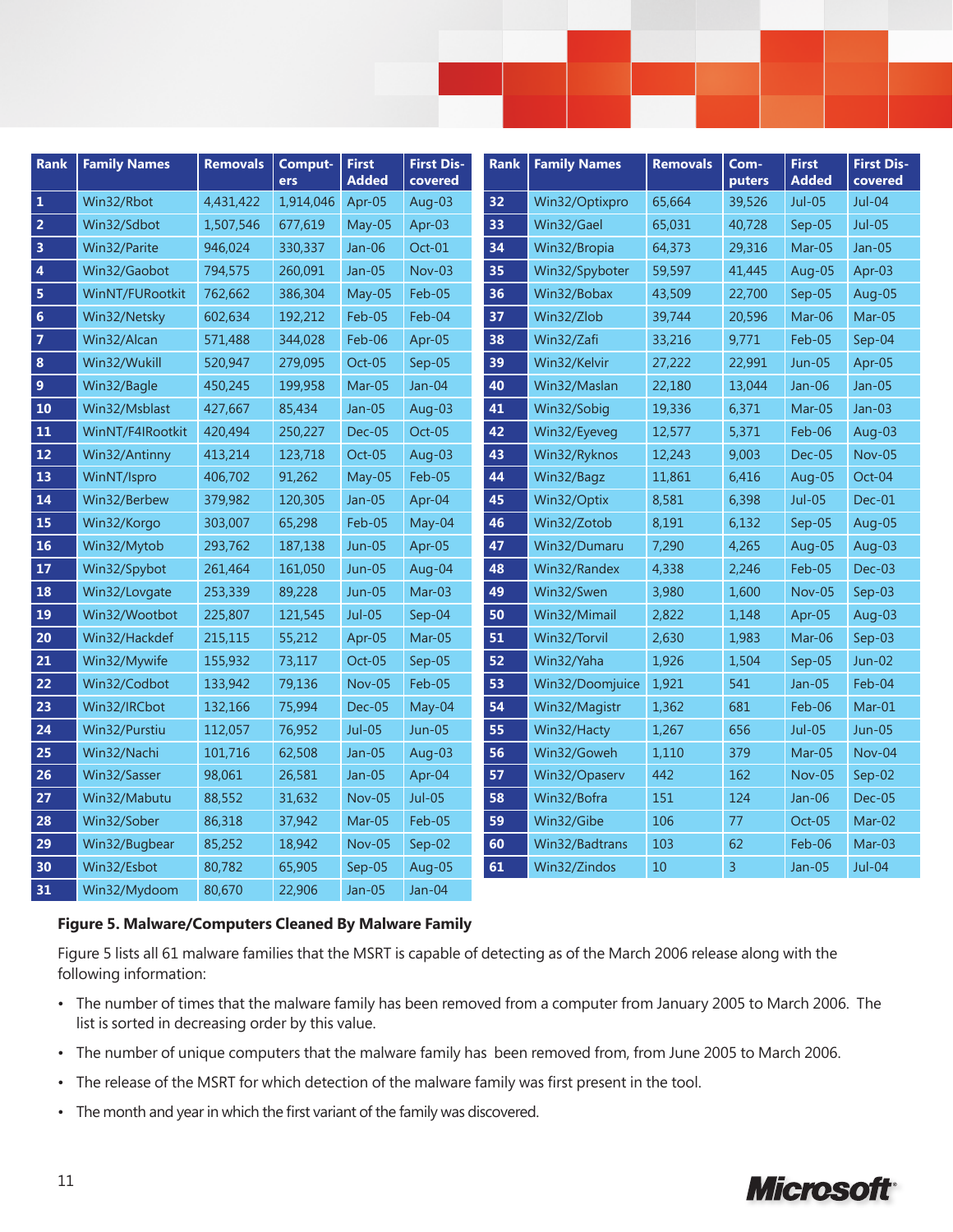

Some interesting points to highlight about the data in Figure 5 include:

- Removals of Win32/Parite, Win32/Alcan, and WinNT/F4IRootkit rank amongst the highest despite detection for the families only being added to the tool within the last five releases. Parite, a file infecting virus, is especially interesting because it first appeared in 2001 and continues to be prevalent. This is likely due to the difficulty associated with completely cleaning Parite from a computer and its aggressive file infection routine. In fact, there are no significant correlations between number of removals and when the family was first discovered or when detection for it was first added to the tool.
- Bots (Rbot, Sdbot, and Gaobot) compose three of the top five slots in terms of total number of removals. The prevalence of these three malware families reinforce the point made in the executive summary regarding the pervasiveness of backdoor Trojans.
- Win32/Antinny, at #12, spreads via a Japanese file sharing network. The fact that the worm is almost exclusively found on Japanese language systems but is still ranked so high after only six releases means it was fairly prevalent within Japan and illustrates the threat of region/language-specific threats.
- Win32/Alcan, a little-known worm that replicates over peer to peer networks already has one of the highest removal figures after just being added to the tool in February 2006. The worm's prevalence is likely due to a number of fairly effective social engineering techniques it leverages, including masquerading as an application that encounters an error during install after being run.
- Win32/Zotob, which exploited a vulnerability addressed by Microsoft Security Bulletin MS05-039, was removed from only 6,132 computers, making it the least prevalent of all exploit worms listed. This makes sense given the vulnerability only affected Windows 2000 computers. Ironically, Win32/Esbot, at #30, which exploits the same vulnerability, was removed from 10 times as many computers compared to Win32/Zotob but received much less attention. Win32/Msblast, at #10, remains the exploit worm with the top number of removals.
- Similarly, while the Hacker Defender rootkit family usually receives most of the attention around "notable" rootkit families, it actually one of the least prevalent rootkits targeted by the tool. WinNT/FURootkit is the top rootkit removed by the tool and is often used to hide the presence of a backdoor Trojan installed on a computer.



**Figure 6. Computers Cleaned By Malware Type**

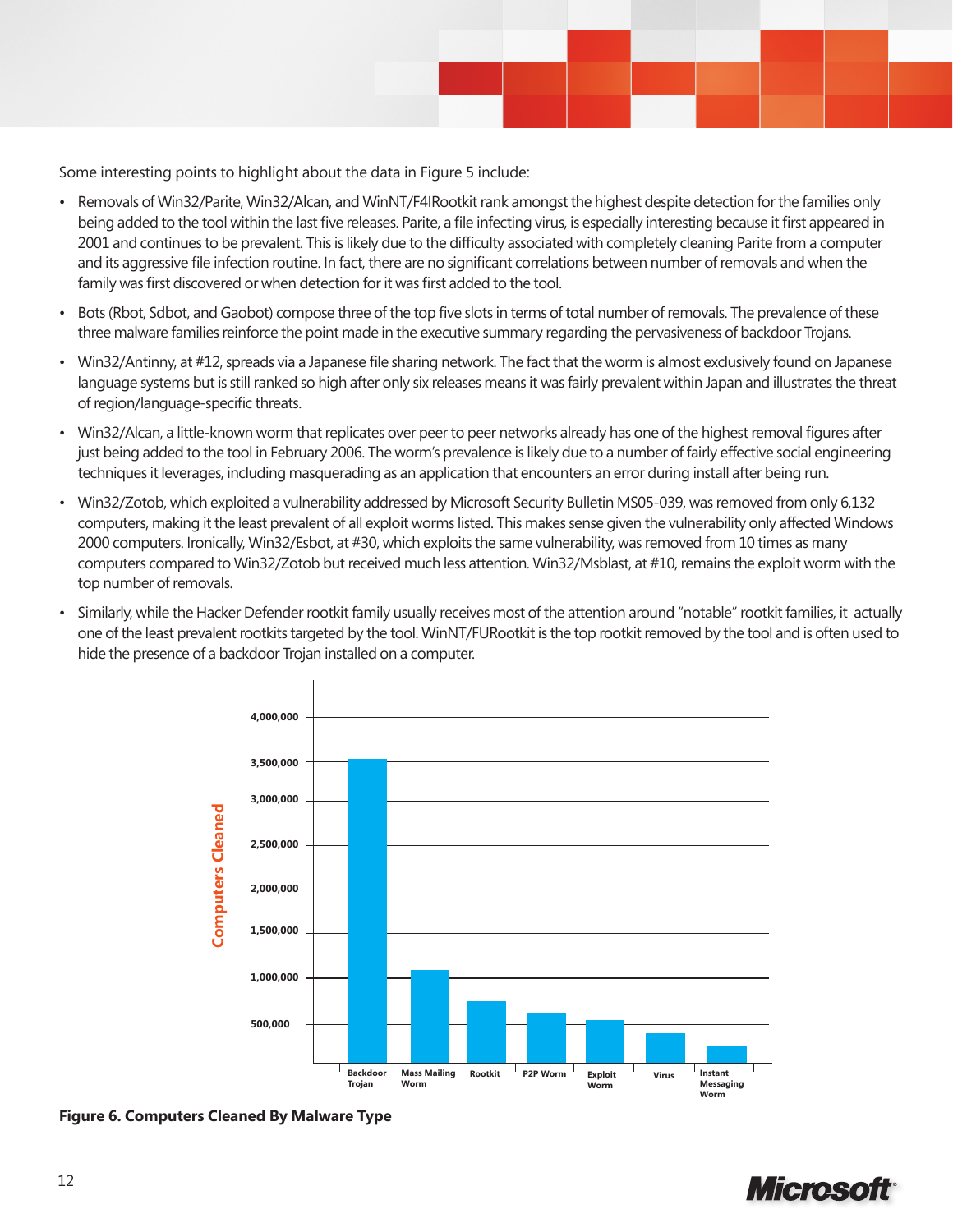Figure 6 combines the data shown in Figure 5 with the malware classifications established in Figure 2. Out of the 5.7 million computers cleaned, the MSRT has removed a backdoor Trojan from over 3.5 million (62%) of them. As documented by several recent high-profile cases, attackers frequently use these backdoor Trojans for financial gain by establishing networks of infected computers and selling them as relays and distribution points for spam, spyware, and denial of service (DoS) attacks. In addition to using an up-to-date antivirus solution, customers should leverage bidirectional firewalls to help prevent information disclosure and the remote monitoring/controlling aspects of these threats.

Compared to backdoor Trojans, rootkits were found on a much smaller number of computers: approximately 780,000. This figure drops to around 530,000, however, if detections of WinNT/F4IRootkit are ignored. This case is highlighted specifically because, while malicious software has subsequently appeared that leverages the rootkit to conceal itself on a computer, Sony did not release it as a malicious software package, but rather as anti-piracy functionality, and consequently had retail distribution characteristics rather than viral distribution characteristics. Naturally, as with the other malware categories discussed in this report, the data provided here is only relevant to the malware families that the tool is capable of detecting. Although there are known rootkits that are not detected by the tool due to low prevalence and, likely, unknown rootkits not detected by the tool, customer feedback and telemetry from such other Microsoft offerings as Windows Live OneCare and Windows Live Safety Center Beta indicate that the five rootkit families already targeted by the MSRT represent a significant portion of the rootkits actively affecting a large group of users today.

The most effective technique against rootkits is prevention. Customers are advised to keep their antivirus signatures up to date so the software's real-time protection mechanism is capable of detecting and blocking the rootkit before it can be installed on the computer and, where possible, to run as a non-administrator. Users who run as standard users will not have the ability to install most rootkits on their computers. Microsoft's next generation operating system, Microsoft Windows Vista™, also includes several features to help block rootkits from tampering with the operating system's key internal structures. In the case that prevention is not possible and a computer is already affected by a rootkit, customers should utilize an antivirus product or removal tool capable of detecting and removing the rootkit. In this case, users, especially corporate users, should weigh the trade-offs of taking additional steps to resolve the situation.

In terms of social engineering threats, e-mail is the most common form of the techniques shown above with about 20% of the computers cleaned being infected with at least one threat capable of spreading through e-mail. Although the MSRT is capable of detecting and removing three of the top instant messaging worms (Win32/Bropia, Win32/Kelvir, and Win32/Mytob), these threats have been found on a comparatively small number of computers: just less than 250,000. Compare this to the 450,000 or so computers cleaned of Win32/Alcan and Win32/Antinny alone, which spread through P2P networks. Malware that spread through a P2P network have the capability to detect if popular P2P applications are installed on a computer. If so, they will create copies of themselves, usually using enticing names, in the directories that the P2P applications use to share files on the network. In doing so, the worm is then shared on the P2P network. In addition to up-to-date antivirus software, the best techniques against such social engineering threats are user education and limiting the impact of executing a threat by running as a non-administrator.

One of the reasons recent IM threats have been less successful in spreading to a widespread audience compared to P2P threats is that IM programs are beginning to build in features that help prevent users from infecting themselves with malware. For example, MSN® Messenger version 7 prevents users from sending files with certain executable file types, and clicking links within instant messages requires additional user consent. Such protections have not yet been integrated into P2P client programs. The other significant reason for this difference is that P2P applications, as a mechanism for exchanging files, are much more suited to the spread of malicious files compared to IM programs, which focus more on messaging.

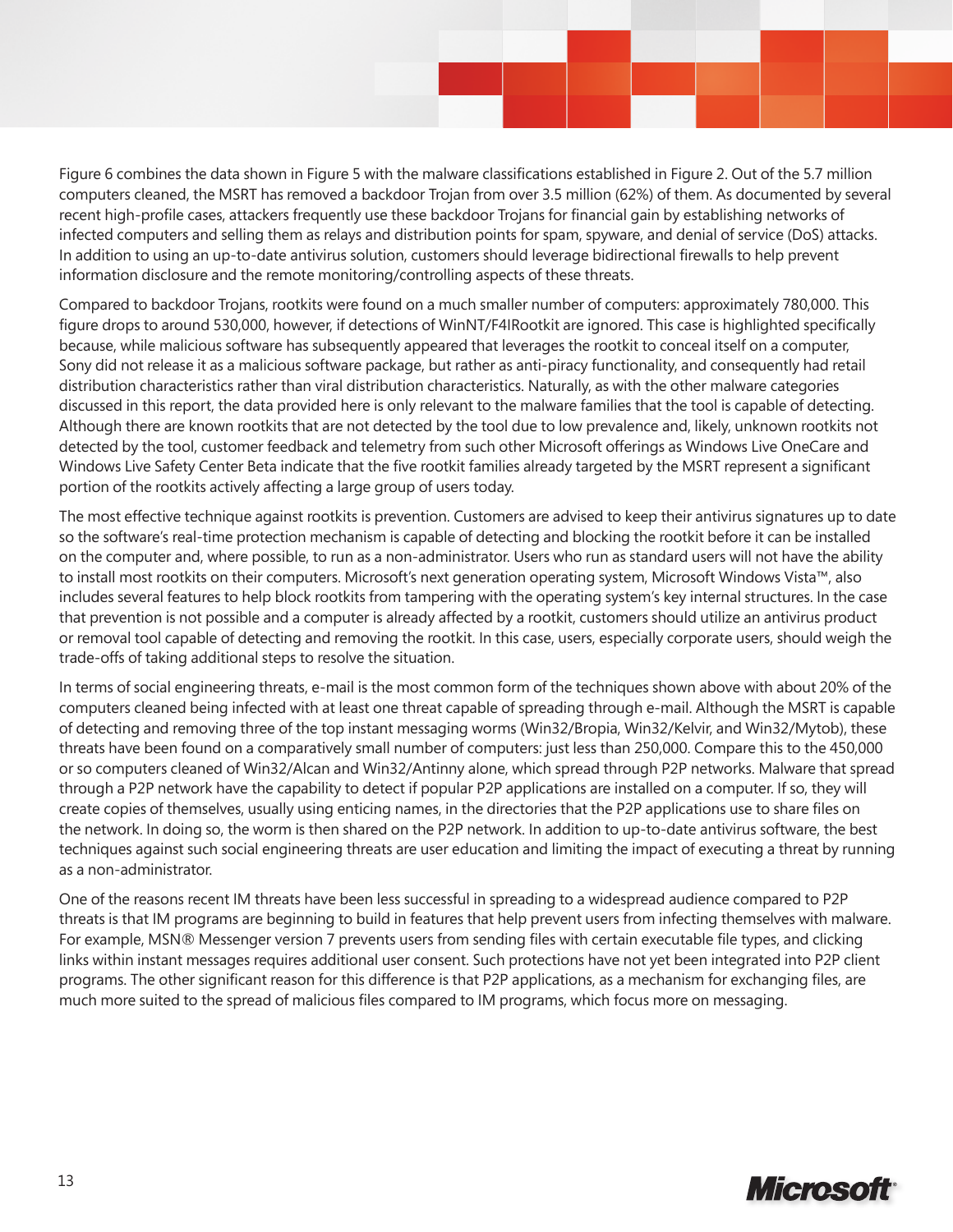|                        | <b>Email Worm</b>        | <b>P2P Worm</b> | <b>IM Worm</b> |                          | <b>Exploit Worm   Backdoor Trojan</b> | <b>Rootkit</b>           | <b>Virus</b> |
|------------------------|--------------------------|-----------------|----------------|--------------------------|---------------------------------------|--------------------------|--------------|
| <b>Email Worm</b>      | $\overline{\phantom{a}}$ | 1.0%            | 1.4%           | 2.7%                     | 8.2%                                  | 0.6%                     | 1.4%         |
| <b>P2P Worm</b>        | 1.9%                     |                 | 1.0%           | 1.8%                     | 14.3%                                 | 1.0%                     | 2.9%         |
| <b>IM Worm</b>         | 7.0%                     | 2.7%            |                | 7.0%                     | 17.3%                                 | 1.6%                     | 0.5%         |
| <b>Exploit Worm</b>    | 5.3%                     | 2.0%            | 0.7%           | $\overline{\phantom{a}}$ | 5.3%                                  | 3.6%                     | 1.0%         |
| <b>Backdoor Trojan</b> | 2.7%                     | 2.6%            | 1.2%           | 4.7%                     |                                       | 4.3%                     | 0.7%         |
| <b>Rootkit</b>         | 0.9%                     | 0.8%            | 0.5%           | 2.7%                     | 19.5%                                 | $\overline{\phantom{a}}$ | 0.4%         |
| <b>Virus</b>           | 4.3%                     | 4.9%            | 0.3%           | 1.5%                     | 6.2%                                  | 0.8%                     |              |

#### **Figure 7. Correlation of Malware Infections by Type**

Figure 7 shows the overlap between the detections of the above malware types on a computer. Of all the computers on which MSRT detected an e-mail worm, MSRT also detected a P2P worm in 1.0% of those cases. Conversely, in 1.9% of the cases where the tool detected a P2P worm an e-mail worm was also detected.

The largest correlation shown above is between rootkits and backdoor Trojans. In approximately 20% of the cases in which a rootkit was found on a computer, at least one backdoor Trojan was found as well. This emphasizes the trend of a large number of rootkits being distributed or leveraged by backdoor Trojans. The percentages are also high between P2P worms and backdoor Trojans and IM worms and backdoor Trojans. The high values here are also expected given that many P2P worms and IM worms will often drop bots on the computer when they are run.

#### **Changes in Malware Removals**

Tracking changes in malware family removals by the tool is useful for two reasons. First, it allows Microsoft to monitor activity and prevalence of specific malware families. Families that experience increases in removals since first being added to the release usually indicate cases in which variants are being actively released and replicating. Tracking changes in removals is also useful because it allows Microsoft to monitor the success of the MSRT by ensuring that variants of the malware families detected by the tool are decreasing in prevalence. Although other factors may be due to the decrease, the fact that the MSRT has removed a significant amount of instances of these malware families from computers means that the release is at least partially responsible for decreases in prevalence.



**Month/Year**



**Figure 8. Change in Win32/Rbot Removals**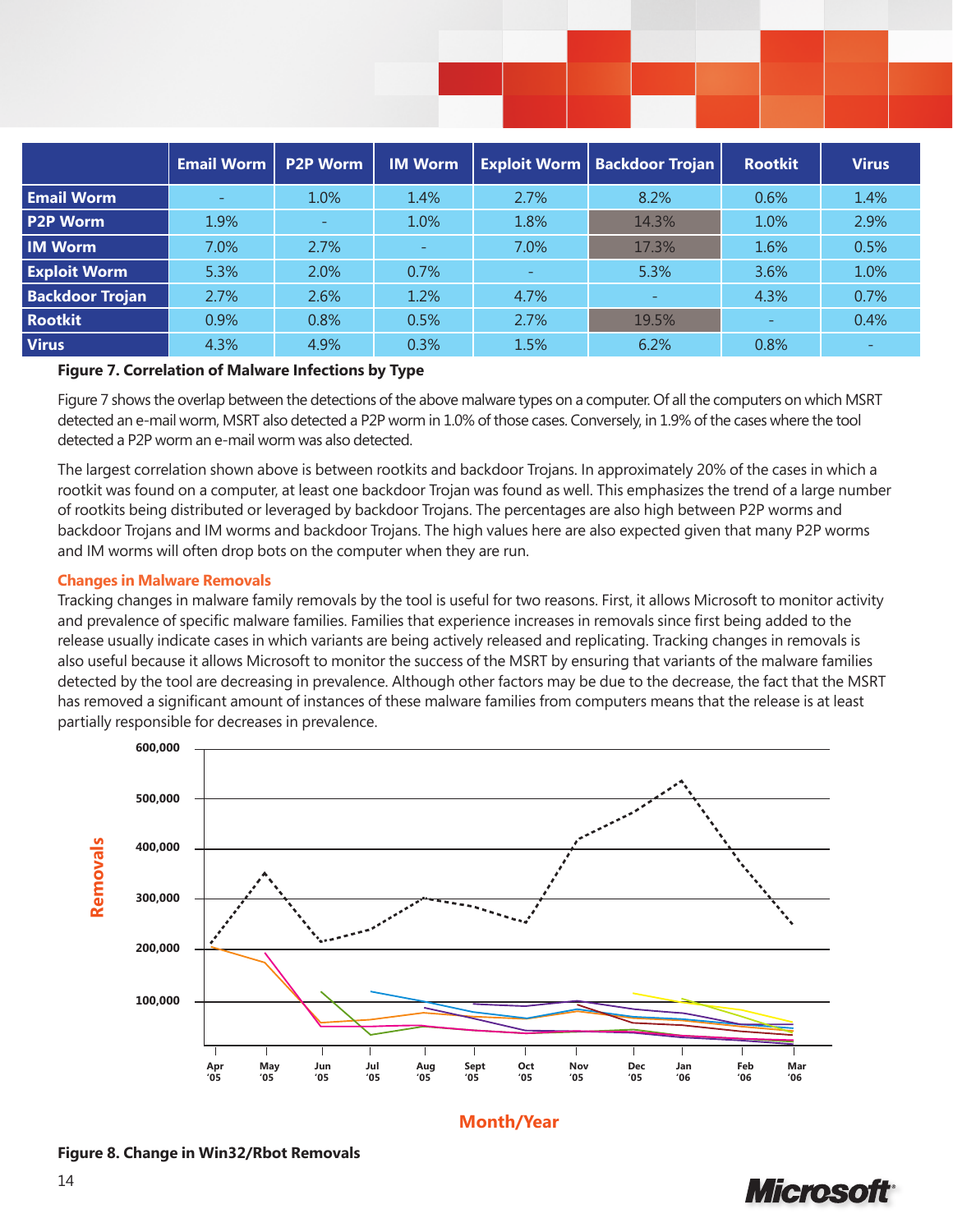Microsoft tracks the change in malware removals by the MSRT with two metrics which are mapped to the reasons described above. Figure 8 provides an illustration of these metrics using the Win32/Rbot family. Note that the X-axis corresponds to calendar months and years. Using the date in this model is important to show progression over time. Given that users are able to run older versions of the MSRT (although a warning screen is shown 60 days after release), using the MSRT release month would skew this measurement.

- **Family Change** (black dotted line): The change in removals for a family from the time detection for it was first added to the tool to the latest release. Although this provides an excellent view into how removals of a family have changed over time it is skewed by families which are active and which, when first added to the tool, encountered a small number of removals. The graph shows the total number of removals of the Win32/Rbot family from April 2005 to March 2006. Using this data, we can calculate that the number of removals of this family has increased by approximately 16% over the past 11 months. Given this information and the data from Figure 5, we can conclude that Rbot is a very active and prevalent family. Note that, graphically, this data series represents the sum of the solid lines below it.
- **Average Per-Release Change** (solid lines): The change in the number of removals for a specific set of variants added to a single release from the time the set was first added to the tool to the latest version of the tool, averaged across all releases. This metric is resistant to the large number of removals produced by active malware families and is thus a better measure for determining how well the tool has done at reducing the instances of a family in the wild. In the graph, the solid lines represent the number of removals from a set of Win32/Rbot variants added to a specific release, over time. The longer the line, the longer the detections have been in the tool. For example, the longest, orange line represents the first set of Rbot variants added to the tool. The general observation here is that when detection for a set of Rbot variants is added to the tool, the number of removals of those variants have eventually decreased. If we calculate the change in removals for each of those sets of variants over time and then take the average of those changes, we find that removals of Rbot variants have decreased by approximately 79% since being added to the MSRT.

| <b>Rank</b>             | <b>Malware Family</b> | <b>Family</b><br><b>Change</b> | Avg. Per-<br><b>Release</b><br><b>Change</b> | <b>Rank</b> | <b>Malware Family</b> | <b>Family</b><br><b>Change</b> | Avg. Per-<br><b>Release</b><br><b>Change</b> | <b>Rank</b> | <b>Malware Family</b> | <b>Family</b><br><b>Change</b> | Avg. Per-<br><b>Release</b><br><b>Change</b> |
|-------------------------|-----------------------|--------------------------------|----------------------------------------------|-------------|-----------------------|--------------------------------|----------------------------------------------|-------------|-----------------------|--------------------------------|----------------------------------------------|
| $\mathbf{1}$            | Win32/Esbot           | $-97%$                         | $-64%$                                       | 21          | Win32/Codbot          | $-76%$                         | $-67%$                                       | 41          | Win32/Magistr         | $-5%$                          | $-5%$                                        |
| $\overline{2}$          | Win32/Sobig           | $-94%$                         | $-94%$                                       | 22          | Win32/Bugbear         | $-74%$                         | $-74%$                                       | 42          | Win32/Optixpro        | 7%                             | $-19%$                                       |
| $\overline{\mathbf{3}}$ | Win32/Swen            | $-94%$                         | $-94%$                                       | 23          | Win32/Wootbot         | $-72%$                         | $-75%$                                       | 43          | Win32/Kelvir          | 11%                            | $-48%$                                       |
| $\overline{4}$          | Win32/Zafi            | $-94%$                         | $-94%$                                       | 24          | Win32/Spybot          | $-71%$                         | $-84%$                                       | 44          | Win32/Bobax           | 12%                            | $-24%$                                       |
| 5                       | Win32/Mabutu          | $-93%$                         | $-68%$                                       | 25          | Win32/Sdbot           | $-70%$                         | $-83%$                                       | 45          | Win32/Rbot            | 16%                            | $-79%$                                       |
| $6\phantom{1}$          | Win32/Bropia          | $-93%$                         | $-82%$                                       | 26          | Win32/Dumaru          | $-70%$                         | $-63%$                                       | 46          | WinNT/FURootkit       | 38%                            | $-36%$                                       |
| $\overline{7}$          | Win32/Spyboter        | $-92%$                         | $-95%$                                       | 27          | Win32/Randex          | $-69%$                         | $-43%$                                       | 47          | Win32/Gael            | 46%                            | 46%                                          |
| 8                       | Win32/Korgo           | $-92%$                         | $-38%$                                       | 28          | WinNT/Alcan           | $-67%$                         | $-67%$                                       | 48          | Win32/Lovgate         | 86%                            | 86%                                          |
| $\overline{9}$          | WinNT/F4IRootkit      | $-91%$                         | $-91%$                                       | 29          | Win32/Zotob           | $-64%$                         | $-49%$                                       | 49          | Win32/Wukill          | 170%                           | 32%                                          |
| 10                      | Win32/Mimail          | $-91%$                         | $-91%$                                       | 30          | Win32/Sober           | $-64%$                         | $-86%$                                       | 50          | Win32/Nachi           | 278%                           | $-15%$                                       |
| 11                      | WinNT/Ispro           | $-88%$                         | $-88%$                                       | 31          | Win32/Antinny         | $-63%$                         | $-62%$                                       | 51          | Win32/Ryknos          | 509%                           | $-92%$                                       |
| $\bf 12$                | Win32/Eyeveg          | $-86%$                         | $-86%$                                       | 32          | Win32/Mytob           | $-57%$                         | $-77%$                                       | 52          | Win32/Hackdef         | 842%                           | $-31%$                                       |
| 13                      | Win32/Optix           | $-86%$                         | $-86%$                                       | 33          | Win32/Doomjuice       | $-57%$                         | $-53%$                                       | 53          | Win32/Mywife          | 2675%                          | $-50%$                                       |
| 14                      | Win32/Msblast         | $-83%$                         | $-83%$                                       | 34          | Win32/Maslan          | $-49%$                         | $-49%$                                       |             |                       |                                |                                              |
| 15                      | Win32/Yaha            | $-83%$                         | $-83%$                                       | 35          | Win32/Mydoom          | $-45%$                         | $-67%$                                       |             |                       |                                |                                              |
| <b>16</b>               | Win32/Sasser          | $-83%$                         | $-83%$                                       | 36          | Win32/Bagle           | $-31%$                         | $-85%$                                       |             |                       |                                |                                              |
| <b>17</b>               | Win32/IRCbot          | $-82%$                         | $-77%$                                       | 37          | Win32/Bagz            | $-30%$                         | $-66%$                                       |             |                       |                                |                                              |
| 18                      | Win32/Netsky          | $-79%$                         | $-79%$                                       | 38          | Win32/Gaobot          | $-28%$                         | $-79%$                                       |             |                       |                                |                                              |
| <b>19</b>               | Win32/Berbew          | $-79%$                         | $-54%$                                       | 39          | Win32/Goweh           | $-19%$                         | $-19%$                                       |             |                       |                                |                                              |
| 20                      | Win32/Purstiu         | $-78%$                         | $-87%$                                       | 40          | Win32/Parite          | $-12%$                         | $-12%$                                       |             |                       |                                |                                              |

### **Figure 9. Changes in Malware Removals**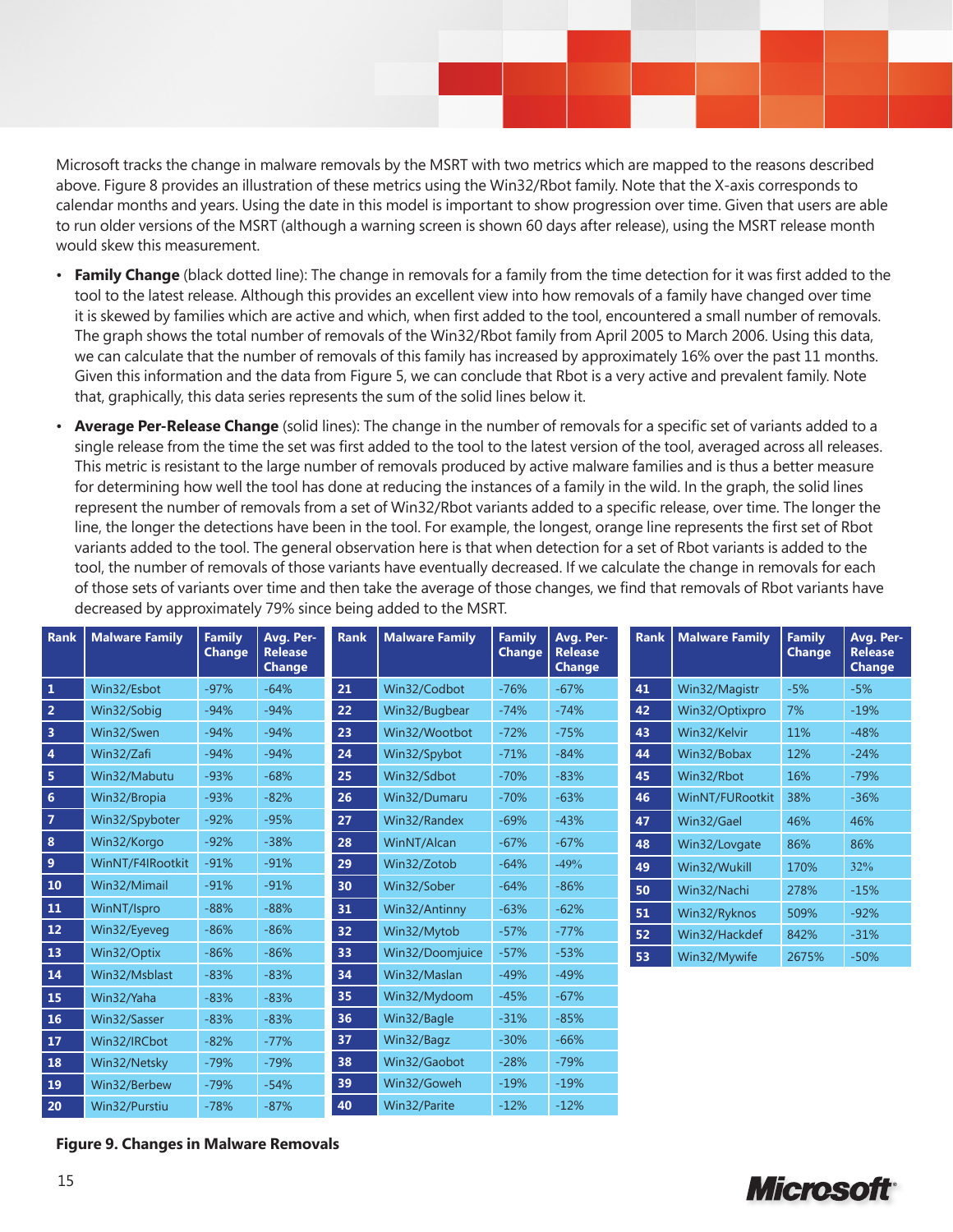Figure 9 shows most of the malware families detected by the tool along with the two measures for removal changes discussed above, arranged by percentage of family change in increasing order. Note that the three families added in the March 2006 release of the tool (Win32/Atak, Win32/Torvil, and Win32/Zlob) are not included in this listing because there has not yet been an opportunity to determine a change in the number of removals. In addition, Win32/Bofra, Win32/Gibe, Win32/Opaserv, Win32/Badtrans, and Win32/Zotob are excluded because there are not enough removals (at least 1,000) to generate a reliable change metric.

As indicated by the figure, it is encouraging to see that the majority of the families (41 of 53) have decreased in prevalence since being added to the tool with 33 of the 41 families exhibiting more than a 50% decrease and 21 of the 41, more than a 75% decrease. Of the 12 families that have increased in prevalence overall, only three (Win32/Gael, Win32/Lovgate, and Win32/Wukill) have seen, on average, a consistent increase in each set of variants added to the tool. The remaining nine families (including, as shown in Figure 8, Win32/Rbot) have all experienced a net decrease in removals per release. Other highlights of this data include:

- Removals of WinNT/F4IRootkit, the First4Internet rootkit distributed with certain Sony music CDs, have rapidly decreased since detection was first added to the release in December 2005. This likely indicates that few users installed/re-installed the software from affected CDs after the media attention that this issue garnered.
- The rapid growth in Mywife removals is due to the inclusion of Win32/Mywife.E in the tool. Mywife.E appeared in late January 2006 and was also referred to as CME-24 and the Kama Sutra worm by the news media. The worm spread predominantly over e-mail and was capable of damaging key data files on the third day of every calendar month. In this case, the removals shot up from about 700 removals in January 2006 to about 92,000 in February 2006.
- The increase in Win32/Rbot removals is due to a large number of variants of that malware family being added to the MSRT each release. On average, approximately 2,000 new variants of Win32/Rbot have been added to the tool each month.
- Increases of removals of such families as Win32/Hackdef and Win32/Ryknos are due to the number of initial removals being low which is, in turn, due to the number of variants initially detected by the tool also being low. For example, the April 2005 release of the MSRT was capable of detecting 78 different variants of the Win32/Hackdef family. The number of variants dramatically increased to 439 in March 2006, representing more than a 400% increase. Similarly, the number of removals increased from about 3,000 to 30,000 during that time. Thus, although the number of Hackdef removals is still comparatively low to other malware families, they have increased significantly since detection of the family was added to the tool. These trends are evident from the change metrics for this family, shown in Figure 9. Although there has been a large increase in removals (842%), this figure is exacerbated by the fact that removals of the family began with a low figure. Removals of the family, per release, have decreased by an average of 31%.

#### **OS Information**

Using the telemetry information collected by the MSRT, Microsoft is able to determine the prevalence of the threats detected on the supported versions of Windows. Figure 10 shows various views of the malware prevalence across these operating systems for the March 2006 release.

The first two pie charts reflect all malware detected by the tool during the March 2006 release. In the chart labeled "Total", you can see that most of the removals are from Windows XP SP2, with Windows XP composing 89% of all removals by the tool. This high number of disinfections from Windows XP SP2 computers is expected because most of the executions of the tool are on Windows XP SP2 computers. Therefore, to get a more realistic view of what malware is more common on certain operating systems, the data in the first figure can be "normalized."

In this case, normalization means adjusting the disinfection percentage across operating systems to take into account the number of executions of the tool on that operating system. In other words, to reduce the bias in the disinfection percentage introduced by a high number of executions from an operating system, we divide the number of disinfections from a specific operating system by the relative percentage of executions from that operating system. Thus, those operating systems with a large percentage of executions will have the number of disinfections increased by a smaller amount compared to an operating system with a low percentage of executions.

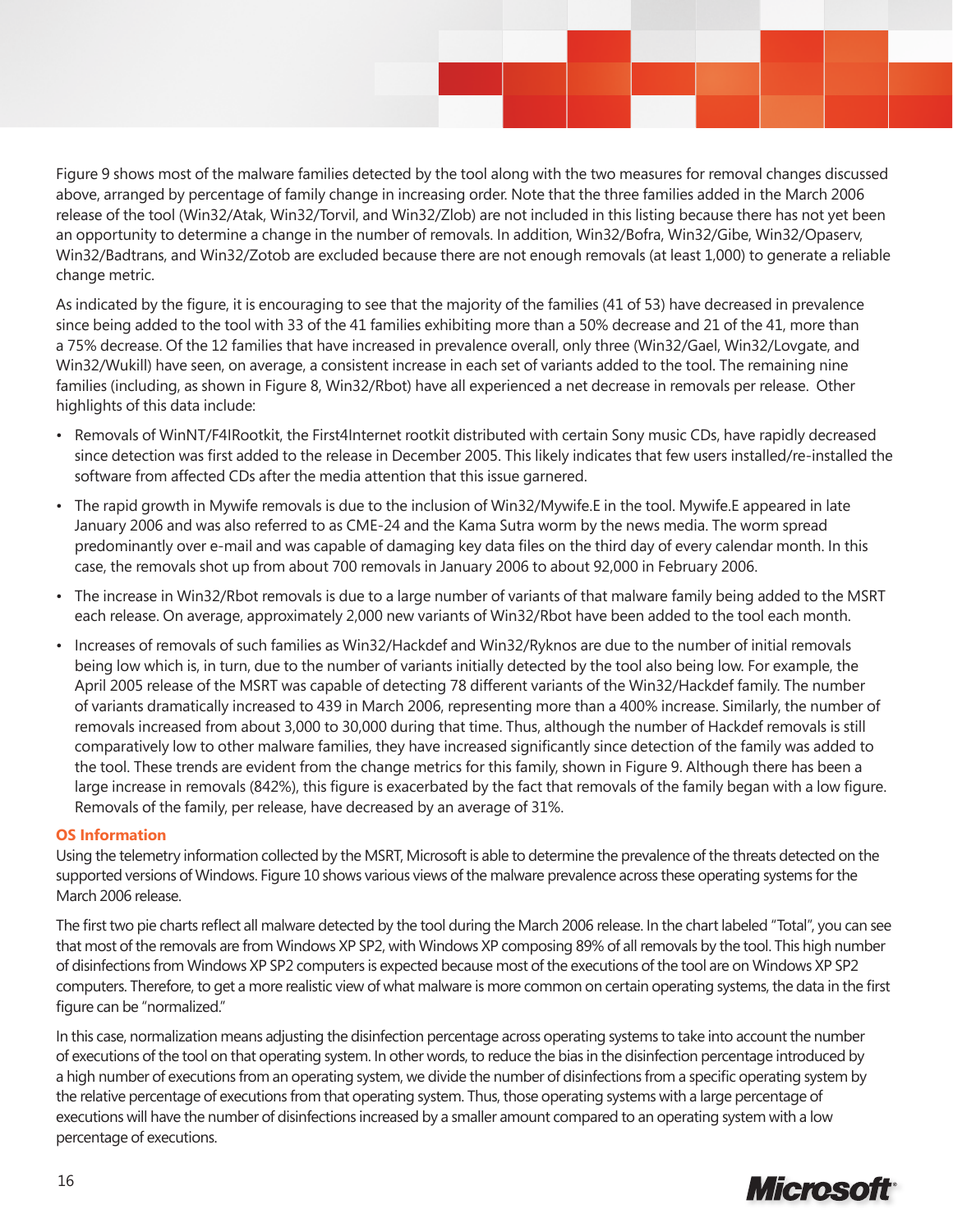The specific mathematical formula used in this case is the following:



**Figure 10. Computers Cleaned by the March 2006 Release, by Operating System**

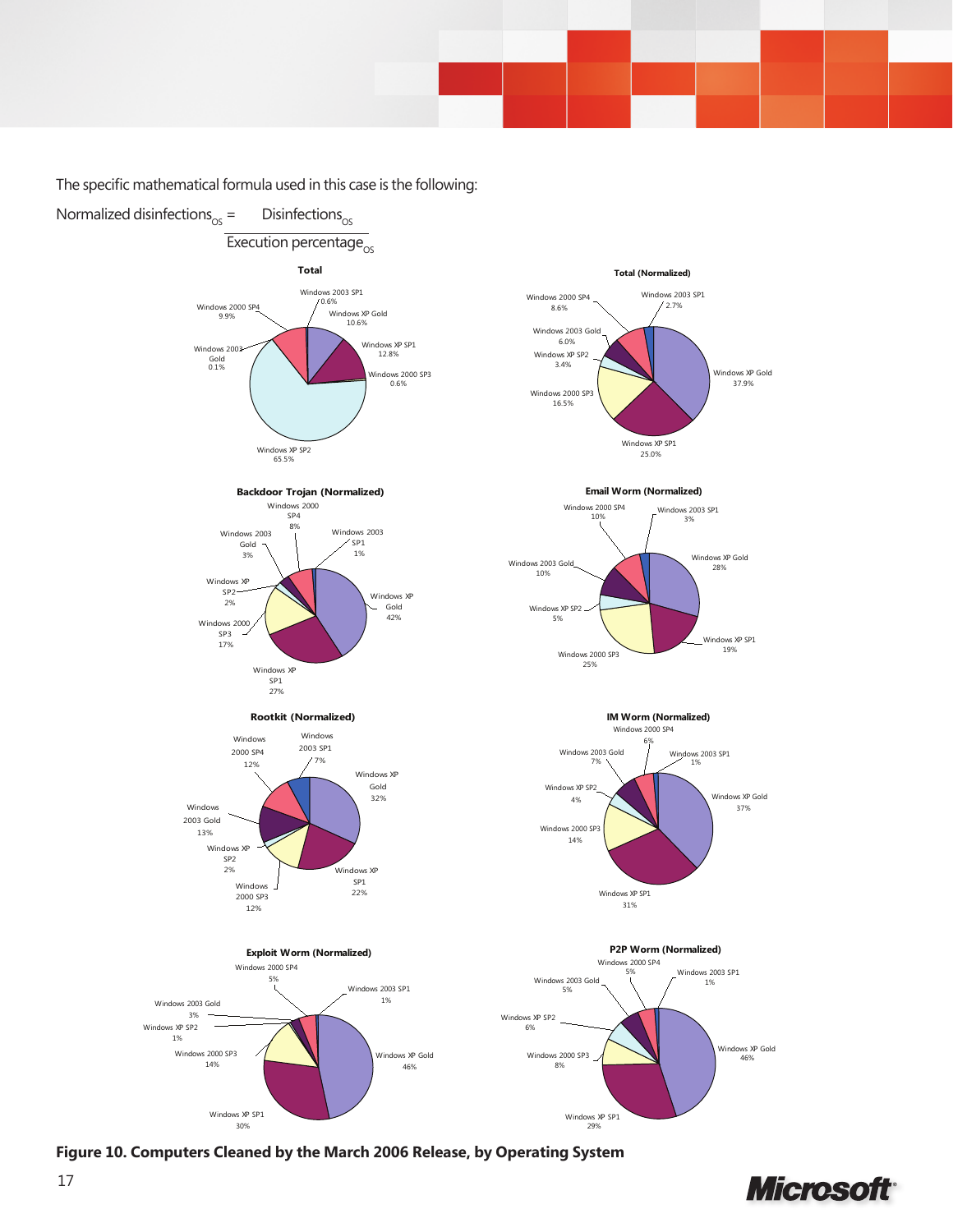Applying this formula to the disinfection and execution percentages for the March 2006 release yields the graph in the upperright corner of Figure 10. The graph shows a dramatic change in the percentages with Windows XP SP2 dropping to only 3% of the normalized disinfections and Windows XP Gold and SP1 accounting for 63% of the disinfections. This arrangement makes sense for both technical and social reasons. For the former, Windows XP SP2 includes a number of security enhancements and patches for vulnerabilities not found in earlier versions of Windows XP, making it more difficult to be infected by malware in some cases. For the latter, it is likely that a user who has not yet upgraded to the latest service pack would be more susceptible to attacks based on social engineering attacks. This also seems to hold true for Windows 2000 and Windows Server 2003, in which the latest versions of the service packs for those operating systems have the lowest number of normalized disinfections compared to the older versions of the operating systems.

The six graphs following the two main charts show the normalized disinfections broken down by the same categories shown in Figure 2. In general, the results from these graphs are similar to the normalized results when all disinfections are taken into account. In fact, the ordering of the operating systems is identical in all cases. When looking at Windows XP SP2 specifically, it is interesting to see that the highest percentages for disinfections of this operating system are from threats that spread over e-mail, instant messaging, and peer-to-peer networks. This arrangement is expected, because these threats, in contrast to exploit worms, for example, use social engineering attacks to infect a computer, a method to which all operating systems are susceptible.



# **Locale Information**

### **Figure 11. Computers Cleaned by the March 2006 Release, by Locale**

Figure 11 shows the breakdown of computers cleaned by operating system locale for the March 2006 release of the MSRT. Note that the locale is not necessarily indicative of geographical location. For example, English (US) is fairly popular in other countries around the world. The chart on the left side of Figure 11 shows that a large amount of the computers cleaned have an English language OS. However, similar to the case with Windows XP SP2 above, this metric is slightly deceptive because a large amount of the computers on which the tool is run have an English language OS installed. Therefore, similar to operating system versions, the computers cleaned can be normalized by the execution percentage of a locale. The calculation is similar to the one performed for operating system version, with Execution Percentage<sub>locale</sub> used in place of Execution Percentage<sub>os</sub>.

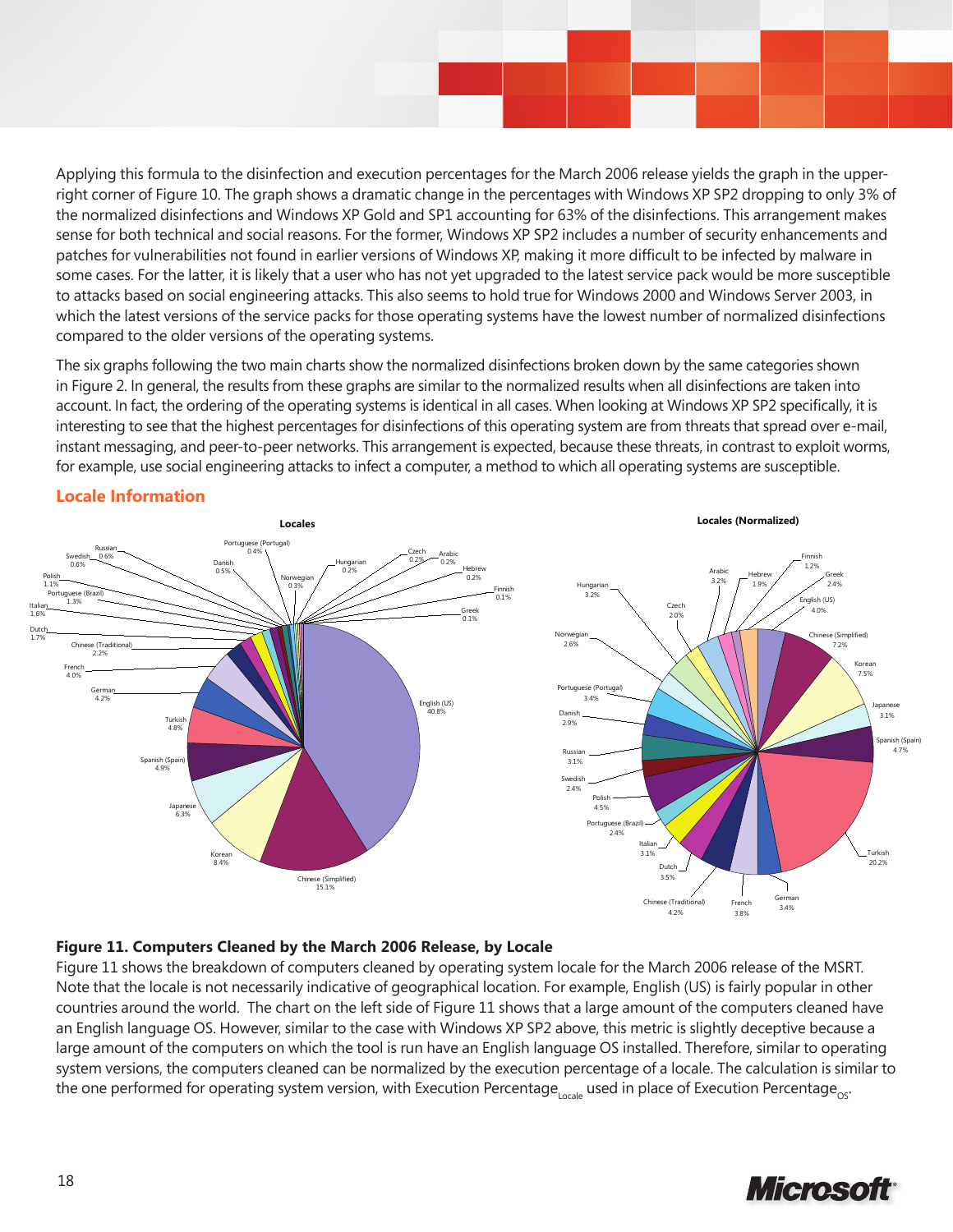The result of this calculation is displayed in the right side of Figure 11 and yields interesting results. Here, the normalization process has divided the disinfections quite fairly amongst the majority of locales. In other words, when all malware removed by the tool is taken into account and the values are normalized, the removals of that malware are spread across all Windows locales, including English. As evident in the graph, the exception to this statement is the Turkish locale, which accounts for 20.2% of the computers cleaned post-normalization. A deeper drill-down into the data shows that this pattern is similar across all malware families. Although the Microsoft Antimalware team is continuing to research this data, the specific reason for why a high percentage of normalized detections come from Turkish language computers is unknown.

# **Conclusions**

Looking back, the past 15 months have been an exciting period of time for the Microsoft Antimalware team and our intra-company partners, with the release of the Windows Malicious Software Removal Tool, the Windows Defender Beta, Windows Live OneCare Beta, and the Windows Live Safety Center Beta. The next 15 months promise to be just as exciting with full releases of these offerings expected in addition to the launch of Microsoft Forefront™ Client Security, a unified malware protection solution for desktops, laptops, and server operating systems that is easier to manage and control, and the continued delivery of the MSRT.

The introduction of these offerings will provide Microsoft with additional sources of data on the prevalence of malicious software, similar to the data collected by the MSRT. The collection of this information is important to Microsoft's understanding of the threat landscape and efforts to combat these threats and improve the overall computing experience for Microsoft customers. For example, the identification of bots as a significant majority of the detections by the MSRT resulted in the development of several automated analysis and signature generation techniques for these threats by the Antimalware response team. This has dramatically increased the output of signatures and the team's ability to respond to the appearance of new bots.

Microsoft believes that there is significant value in sharing this information with partners and customers, not only to demonstrate the impact of our tools and products on the threat landscape, but also to share our knowledge. This report is the first significant example of sharing such information; more will follow in the future and with increased frequency. Our hope is that others in the security industry can use this data to enhance our common understanding of the malware landscape and focus on the shared goal of reducing the impact of malware to the Windows user base.

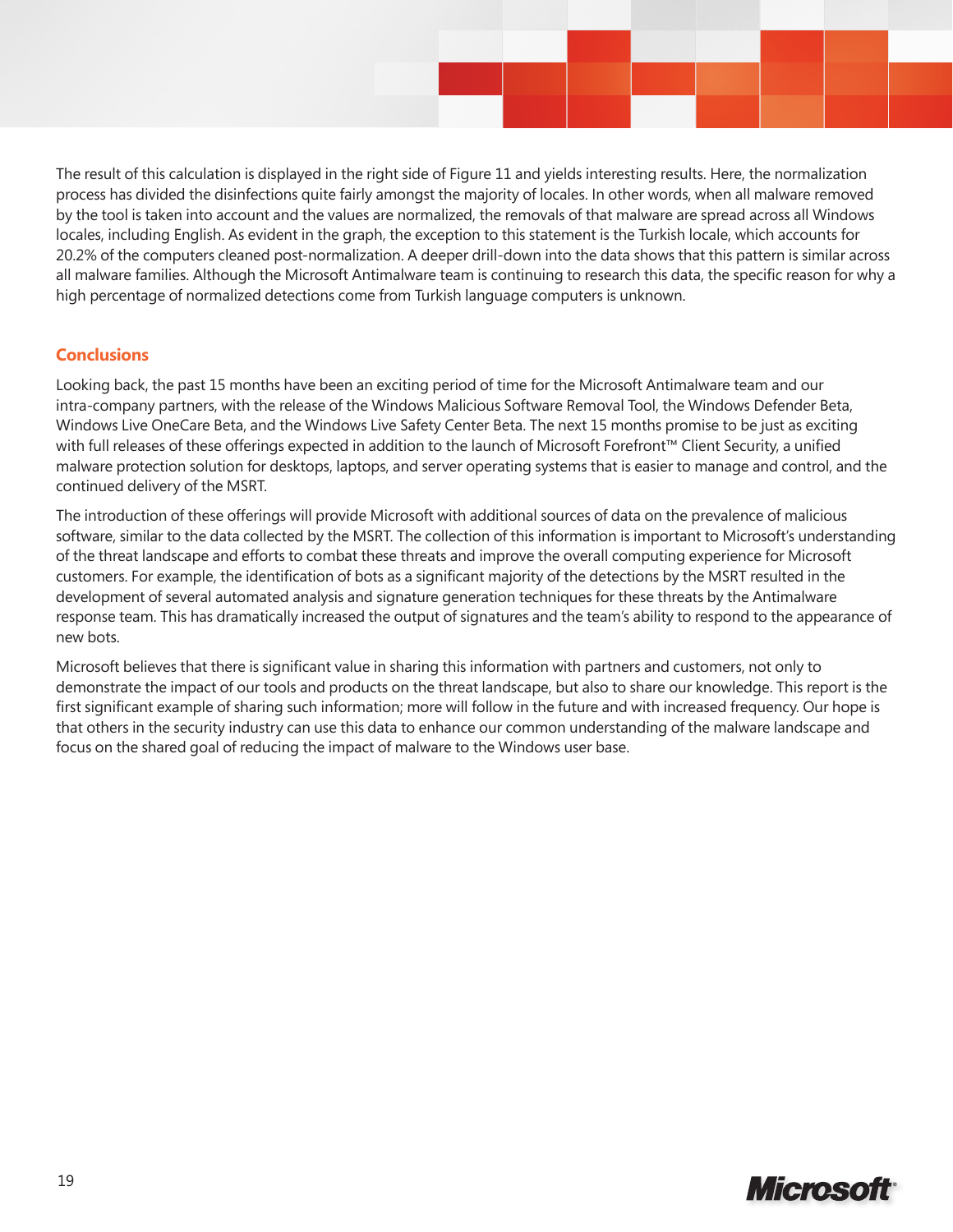## **Appendix**

#### **MSRT Background**

In late 2003, Microsoft acquired assets from GeCAD Software, a provider of antivirus technology, allowing the Microsoft Security Technology Unit (STU) to begin investigating tools and technologies related to antivirus software. The first release to benefit from this acquisition was the Blaster Worm Removal Tool, which the STU's Antimalware team shipped in January 2004, in response to information from Microsoft's Internet service provider (ISP) partners that Blaster was still a threat at that time. The tool was capable of removing all known variants of Msblast and Nachi at the time and was deployed to infected computers through Windows Update. Users who were likely to be infected were offered the tool through Windows Update (WU)/Automatic Updates (AU), allowing Microsoft to obtain key telemetry about the prevalence of Msblast and Nachi in 2004 and resulting in the removal of these malware from over 10 million customer computers. Subsequent and independent cleaner tools were released in March 2004 and May 2004 to detect and remove Mydoom and Berbew, respectively.

Microsoft received positive feedback from customers that these one-off cleaner tools were valuable, but many asked for a more consistent, predictable system. This feedback resulted in the creation of the Windows Malicious Software Removal Tool (MSRT).

Key features of the release are as follows:

- The tool is released once a month, on the second Tuesday of the month, with any security updates for that month. If necessary, the tool is released out-of-band of this schedule for high-priority threats. So far, Microsoft has only shipped one out-of-band update of the tool, which occurred in August 2005 to counteract the Zotob worm. Because the spread of the Zotob worm was anticipated to be limited to specific organizations running Windows 2000, the update was only distributed through the Microsoft Download Center and the Web site.
- All monthly releases of the tool are distributed simultaneously to Microsoft Update (MU), WU, AU, the Microsoft Download Center, and the MSRT Web site at http://www.microsoft.com/security/malwareremove/default.mspx.
- Each release of the tool is cumulative, including all threats added from previous releases of the tool.
- When delivered through WU/MU/AU, each release of the tool runs only once and then exits. If any malicious software is found and removed, the tool provides a message to the user after the next reboot. If no malicious software is found, no messages or user interface is shown to the user. Users who want to run the tool more than once a month, on-demand, can download a copy from the Microsoft Download Center at http://www.microsoft.com/malwareremove.
- By default, the tool only looks for malware that are currently running or linked to through an auto-start point, such as in the registry. The tool was designed this way to minimize the execution time, especially through WU/AU.
- The tool is instrumented so that it can easily be deployed and managed by corporate customers. Specific target scenarios include distribution through Microsoft System Management Server (SMS) or a similar application management system and execution of the tool at each system logon or startup. Administrators who implement the tool in one of these scenarios can use the status codes returned by the tool (listed in KB891716) to monitor its rollout and status. The tool is also available for deployment through Windows Server Update Services (WSUS).

The tool's size is kept as small as possible to accommodate customers with limited bandwidth. In June 2005, the tool began to utilize delta updates through WU/MU/AU. In this scenario, users who have run a recent version of the tool are offered a smaller update (essentially the difference between what the user already had on his/her system and the most recent version). Currently, approximately 80% of WU/MU/AU users leverage these smaller updates, resulting in an average savings of one megabyte (MB) per user and approximately 80 terabytes (TB) of saved data per release.